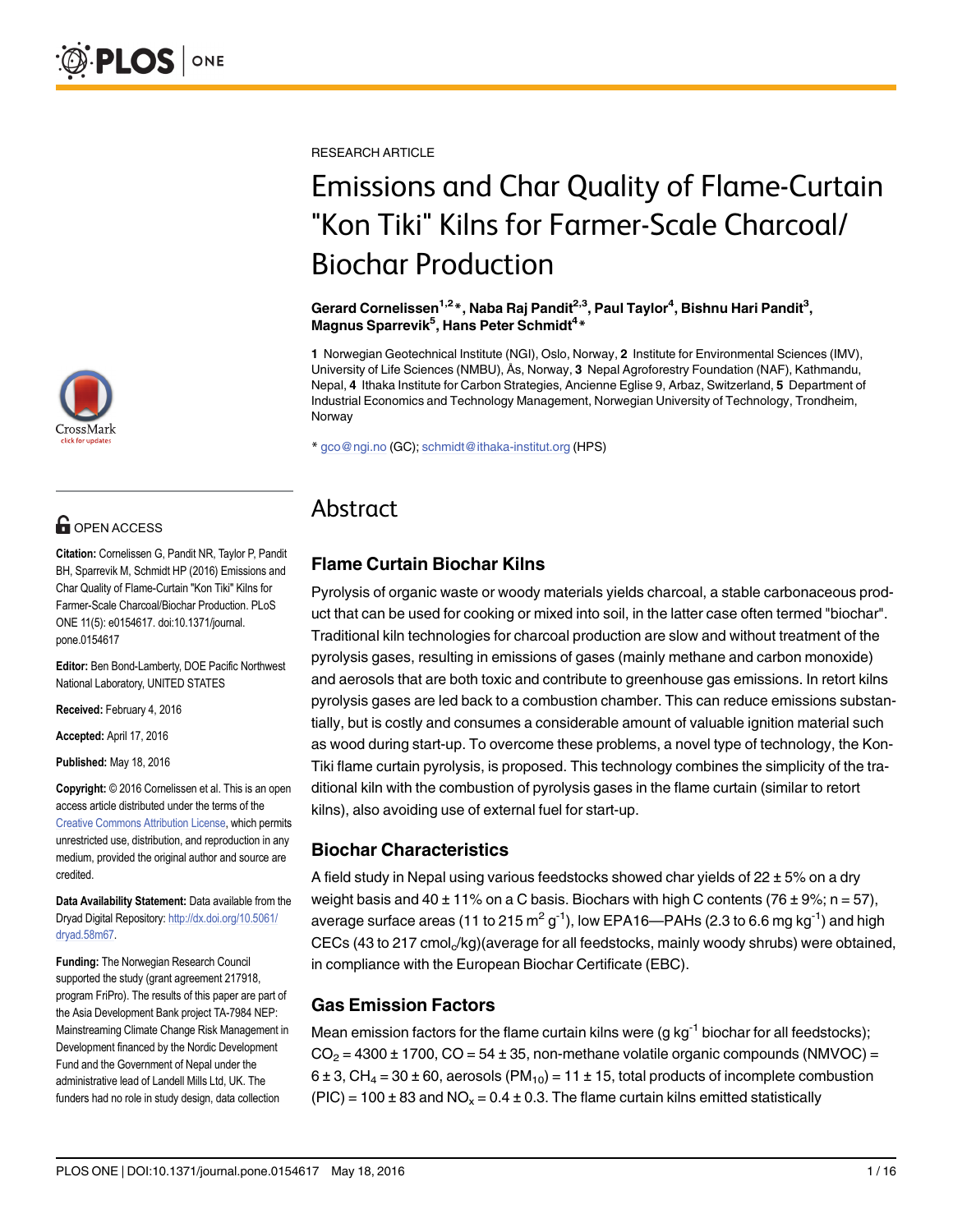<span id="page-1-0"></span>

and analysis, decision to publish, or preparation of the manuscript.

Competing Interests: The authors have declared that no competing interests exist.

significantly ( $p$ <0.05) lower amounts of CO, PIC and NO<sub>x</sub> than retort and traditional kilns, and higher amounts of  $CO<sub>2</sub>$ .

#### Implications

With benefits such as high quality biochar, low emission, no need for start-up fuel, fast pyrolysis time and, importantly, easy and cheap construction and operation the flame curtain technology represent a promising possibility for sustainable rural biochar production.

#### Introduction

Biochar, a heterogeneous substance rich in aromatic carbon and minerals, is produced by pyrolysis of sustainably obtained biomass under controlled conditions. Biochar has been suggested to be used as a soil amendment to improve crop productivity especially in weathered and eroded tropical soils  $[1-3]$  $[1-3]$  $[1-3]$  $[1-3]$  $[1-3]$ . While the production of biochar in modern industrial devices can be a highly controlled process with low noxious emissions and resulting in certifiable high quality biochar  $[4, 5]$  $[4, 5]$  $[4, 5]$  $[4, 5]$ , the technology has elevated costs of investment ( $>$  US\$ 500,000) and maintenance leading to current market prices in the range of US\$ 600–900 per ton of biochar  $[6–8]$  $[6–8]$  $[6–8]$  $[6–8]$ . In developing countries where most of the weathered tropical soils are found, biochar is not an option at these costs.

Many charcoal-containing Terra Preta soils in e.g. the Amazonas region, Germany, Australia, China and Scandinavia [\[9\]](#page-13-0) prove, however, that ancient people must have known how to produce large quantities of biochar without the help of modern steel-based technology.

As charcoal was necessary to reach the temperature for iron ore melting, the history of civilization has been linked to charcoal production since the beginning of the Iron Age. For more than 3000 years most charcoal was and still is in many developing countries produced with inefficient and polluting methods since syngases with significant caloric value are released into the atmosphere. These include methane, carbon monoxide (CO) and aerosols (smoke;  $PM_{2.5}$ or  $PM_{10}$ ), nitrogen oxide and dioxide (NO and NO<sub>2</sub>, together NO<sub>x</sub>), as well as non-methane volatile organic matter (NMVOC), in addition to hydrogen  $[10]$  $[10]$  $[10]$ . Many of these gases are deleterious to human health, and/or they exacerbate anthropogenic radiative forcing. Cleaner but simple and accessible charcoal-making technologies are thus desirable.

Several traditional and low cost technologies to produce charcoal exist. They are either based on traditional methods practiced for centuries already or were adapted with more modern materials like mild steel to improve their efficiency. In most cases they are not used to produce biochar for agriculture but to produce charcoal for cooking or for export  $[11]$  $[11]$ . For tropical rural settings, the most important challenges have been to introduce a technology that is affordable and preferably free to farmers  $[12]$  $[12]$ , as well as one that generates as low as possible gas and particle emissions.

The most important low-technology production methods for biochar include:

1. Traditional earth mound or earth covered pit kilns usually deliver good quality biochar though only high-value wood logs can be used as feedstock. The main environmental drawback is that toxic pyrolysis gazes are emitted unburned into the atmosphere generating significant gas emissions  $[10]$ . In addition yields are relatively low ([10](#page-13-0)–20%)  $[10, 12]$  $[10, 12]$  $[10, 12]$  and the pyrolysis process is very slow, taking several days.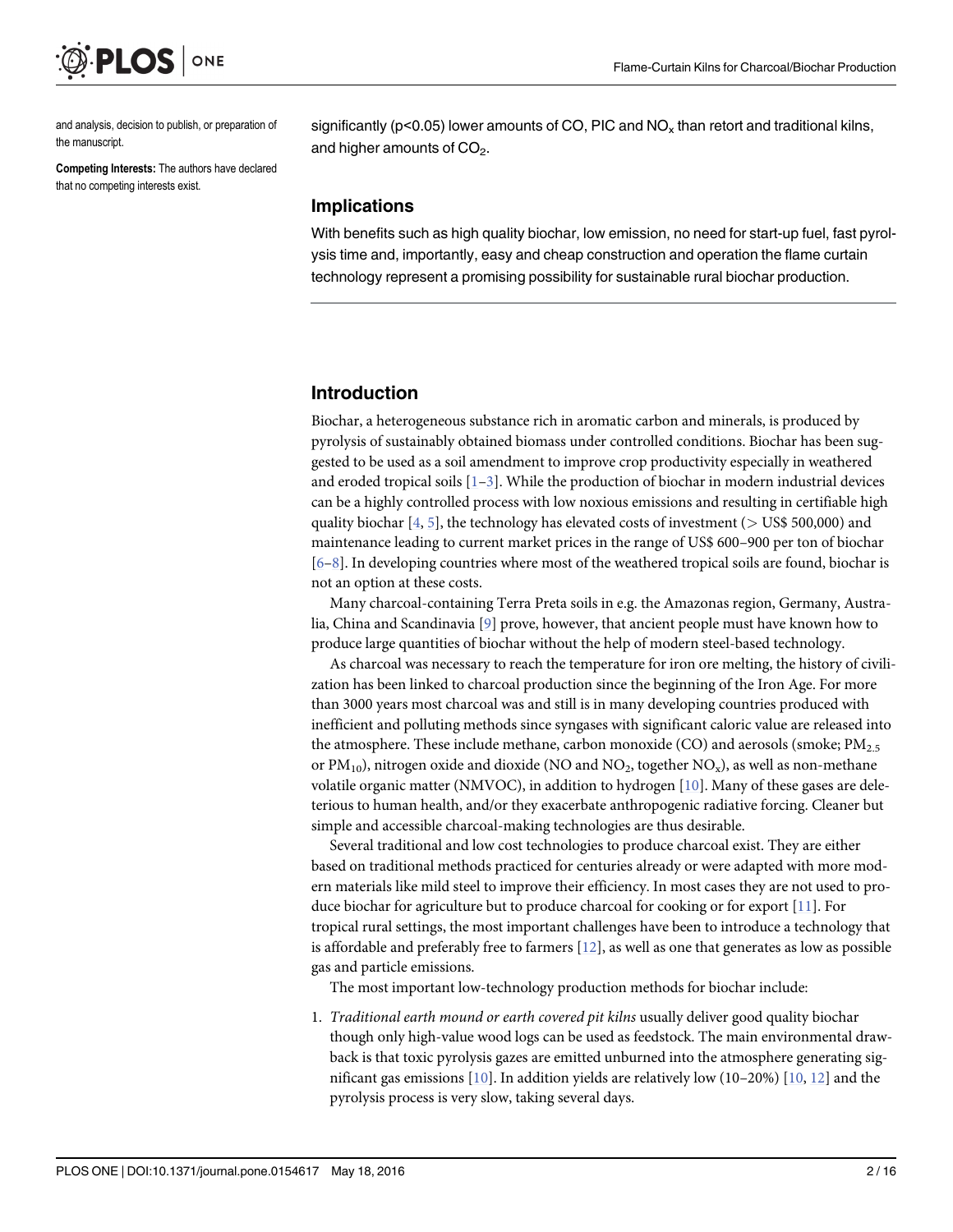- <span id="page-2-0"></span>2. The development of the Adam retort kiln and similar devices such as basic steel retort systems introduced the partial afterburning of pyrolysis gazes. In these retort systems the feedstock wood can be mixed with dry biowaste materials like prunings, rice husks or maize cobs but a lot of valuable start-up wood is still needed  $[12, 13]$  $[12, 13]$  $[12, 13]$  $[12, 13]$ . Such medium-scale improved retort technologies, where the pyrolytic gases are recirculated into the combustion chamber and combusted internally  $[14]$  $[14]$ , produce around 75% lower deleterious gas emissions (mainly CO, CH<sub>4</sub>, aerosols) and higher conversion efficiencies of 30-45% than traditional systems. Energy contained in the recirculated carbon- and hydrogen rich syngases is thus used to sustain the pyrolysis process so that less heat from the endothermic pyrolysis reactions is needed to sustain the process  $[12, 13]$  $[12, 13]$  $[12, 13]$  $[12, 13]$ . Moreover, the recirculation of pyrolytic gases leads to enhanced secondary char formation which also increases yield [[15](#page-13-0), [16\]](#page-13-0).
- 3. Household-scale cooking stoves, so-called TLUDs (Top-Lit Up-Draft stoves) [\[17\]](#page-14-0) can generate biochar while using the energy produced for cooking. Advantages include that they burn cleanly avoiding negative health effects due to indoor air emissions  $[18]$ , can use various waste biomasses as feedstock and are fuel-efficient. Pyrolytic gases are mostly combusted in the flame front, reducing emissions of CO,  $CH_4$  and aerosols by around 75% [\[19,](#page-14-0) [20\]](#page-14-0) compared to traditional cooking. Small-scale TLUDs may be applicable for horticulture or small kitchen gardens [[21](#page-14-0)] but they generate too little biochar (0.5–1 kg per run for household devices and up to 10 kg for the bigger community stoves) to supply enough biochar for farming or selling as charcoal. In addition, the stove needs to be actively quenched after each cycle, which is impractical in daily use.

Thus the implementation of biochar into agricultural practice and the efficiency of the charcoal industry have been hindered by the absence of a low or zero-cost but clean charcoal-producing technology that would allow the on farm production of high-quality charcoal in sufficient amounts. A recent development has been the introduction of the Kon-Tiki flame curtain kiln, designed in 2014 in Switzerland and rapidly spreading since by open source technology transfer to farmers in more than 50 countries [\[22](#page-14-0)].

One run of a 2  $m<sup>3</sup>$  flame curtain kiln with an upper diameter of 2.4 m produces 500 kg of biochar (dry matter basis) and close to 2 MWh of heat from shrubs, husks, straw, prunings and other organic farm waste in about three hours needing one worker to maintain and control the process. In contrast to medium-sized retort kilns, no startup wood is needed for flame curtain kilns. The cost per kiln varies with design, construction material and country but is within a range of €30 (soil pit shield) to €5000. The cheapest way is a mere conically shaped soil pit which would essentially be for free.

In this paper, the gas and particle emissions of various flame curtain kiln designs were investigated, as well as the quality of the resulting biochars. To this end, 17 runs were performed with different feedstock mixtures in six different flame curtain kiln types, at Matathirta, a suburb of Kathmandu, Nepal. The basic feedstock was Eupatorium adenophorum, a very frequently occurring invasive forest shrub species that local people call "ban mara" (i.e. forest killer)  $[23]$  $[23]$  which is around 1–2 m high with stems up to 2 cm thick. Eupatorium was either pyrolyzed alone or blended with mixed firewood or rice husk. Gas and particle emissions  $(CO_2, CH_4, CO, NMVOC, aerosols/PM_{10}, NO_x)$  were determined, as well as biochar characteristics (elemental composition, specific surface area, polycyclic aromatic hydrocarbon (PAH) content, cation exchange capacity (CEC)). Thus, this paper provides important information on the performance and sustainability of a new, rapidly spreading biochar and charcoal making technology at an early stage.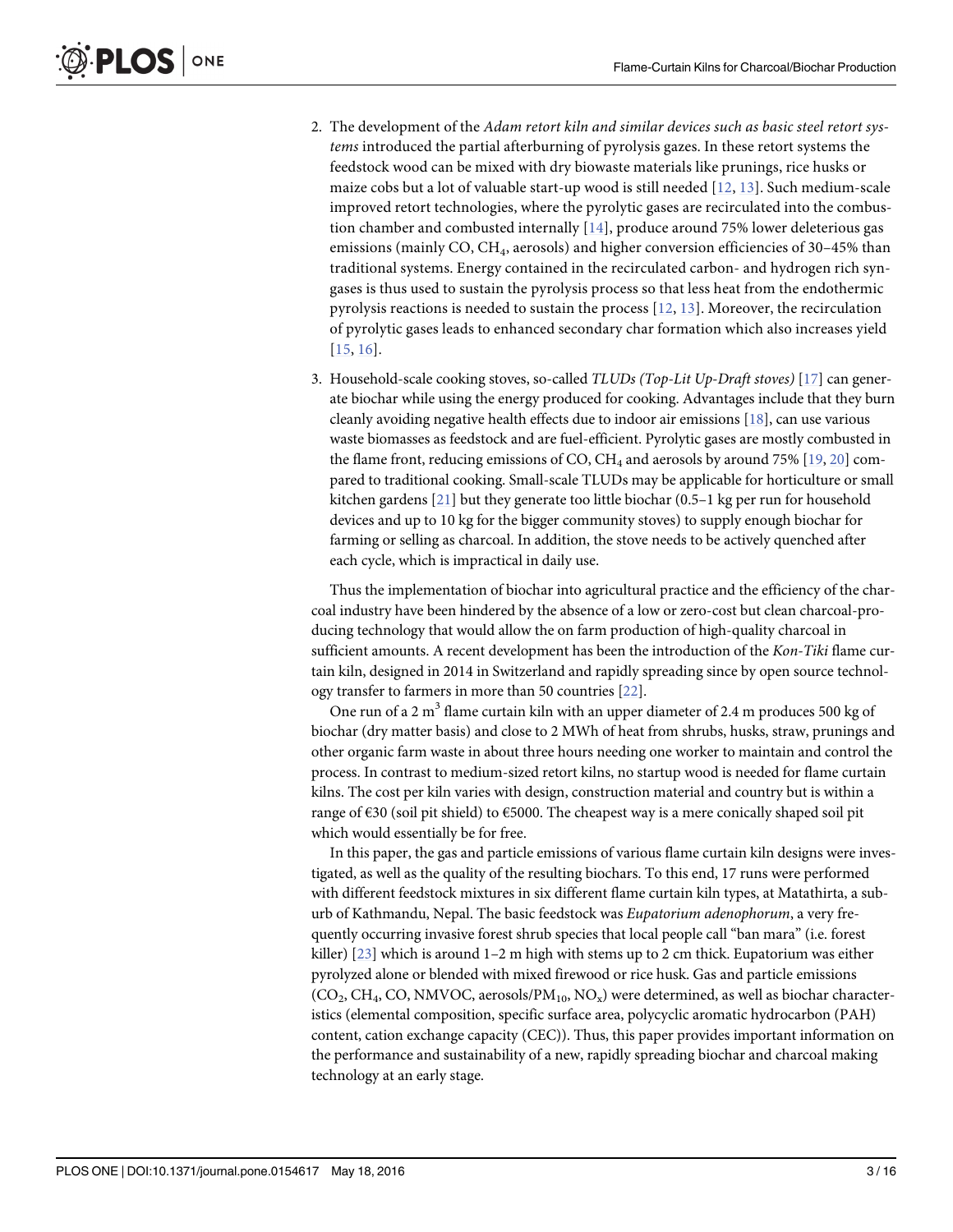#### <span id="page-3-0"></span>Materials and Methods

#### Principle of the flame curtain kiln

The principle of the flame curtain pyrolysis consists of pyrolyzing biomass layer by layer in a conically formed metal kiln or soil pit [\(S1 Fig](#page-12-0)). A fire is started in the kiln, and the burning embers spread to form a first layer on the bottom of the kiln. A thin layer of biomass is then added on top of the embers, heats quickly and starts outgassing. The rising pyrolysis gas is caught in the flames and reacts with combustion air entering the kiln from the top. When ash appears on the outside of the carbonizing biomass, the next layer of biomass is homogenously spread on top. Convective and radiant energy from the flames above and from the hot pyrolyzing layers below heat the fresh biomass layer, which starts to pyrolyze [\[24\]](#page-14-0).

The biochar below the upper pyrolysis layer is shielded from oxygen access by the fire curtain itself. The combustion zone thus forms a flame curtain that protects the underlying biochar from oxidizing and cleanly burns all pyrolysis smoke and gases as they pass through this hot fire front. It is important to spread each new biomass layer at the right time and rate determined by monitoring the flame, smoke and ash formation. Too much feedstock will smother the flame (producing smoke and gas emissions), and too little feedstock will not maintain a full curtain of flame to protect the biochar from oxidizing (forming ash) and to completely combust the pyrolysis gases (avoiding smoke). The manual layering of biomass is repeated until the metal kiln or soil pit is filled. The pyrolysis process is then actively ended by quenching with water or a nutrient solution (e.g., urine, dissolved fertilizer) or, where water is not easily available, by snuffing with a layer of soil (see  $S1$  Fig for an illustration of the quenching and snuffing process).

The temperature in the main pyrolysis zone just below the flame curtain is 680°C to 750°C [\[22](#page-14-0), [24\]](#page-14-0) and cools down slowly below the main pyrolysis zone when new feedstock layers are added to 150–450°C depending on the duration of batch before final quenching. When snuffed with soil, biochar temperature may be maintained at above 400°C for more than 24h depending how tight the snuffing layer and kiln are.

#### Kiln designs

Five different kiln designs (deep cone metal kiln, soil pit kiln, metal-shield soil pit kiln, all with a capacity of 60–130 kg feedstock per run, and small shallow octagonal kiln, shallow and deep pyramid kilns, all with a capacity of 15–25 kg feedstock per run) were tested with different feedstock and feedstock blending (wood, eupatorium shrubs, rice husks) producing between 120 to 800 l biochar per run. The essential difference between the kilns was the diameter, the outer angle and the material of the kiln (see [Table 1](#page-4-0) and [S1 Fig](#page-12-0)).

#### Moisture content

Prior to the startup of each run, the feedstock for pyrolysis was weighed. Moisture in the feedstock was measured with a *Voltcraft FM-300* Wood Humidity Meter at 1% accuracy. The Eupatorium contained 25% moisture, whereas the firewood and the rice husk contained 15% moisture. The mass and volume of the biochar were measured directly after water quenching or soil quenching. Dry mass of biochar was analyzed by drying at 110°C until mass equilibrium [\[12\]](#page-13-0).

#### Biochar characterization

Carbon content in feedstock (and char) was measured in triplicates on 100-mg samples that were combusted at 1030°C and analyzed in an element analyzer (Perkin-Elmer Optima 5300 DV Inductively Coupled Plasma Optical Emission Spectrometer (ICP-OES)). Wood feedstock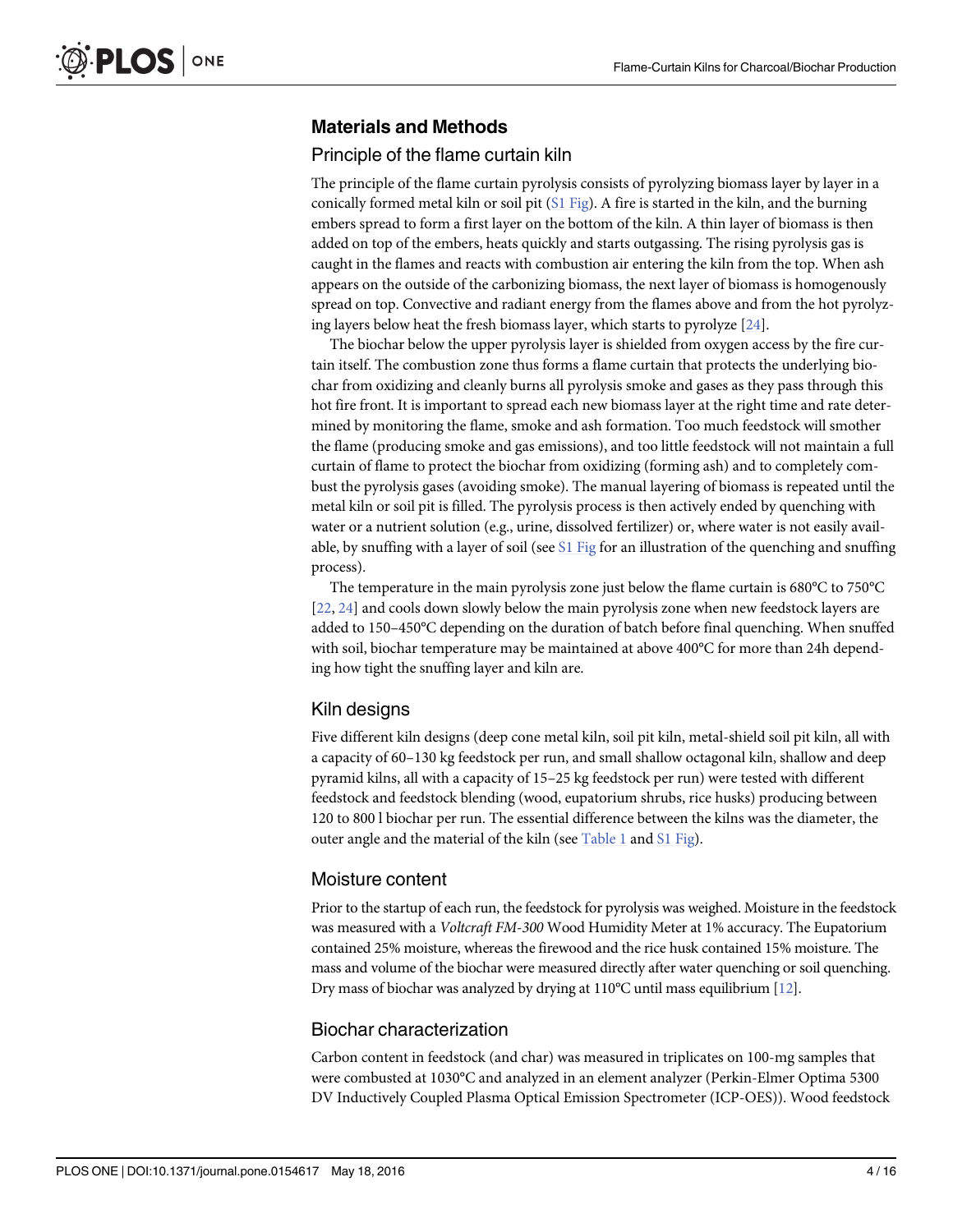<span id="page-4-0"></span>[Table 1.](#page-3-0) List over the experimental runs, feedstocks, masses, biochar yields (both as % of total mass and as % of C), biochar C, H, N contents, surface areas (SA), Cation Exchange Capacities (CEC) and PAH contents. CEC both for unwashed (including soluble ash, i.e., both exchangeable bases and soluble cations) and washed biochar (soluble ash removed, i.e., the "real" CEC), with the difference being the apparent CEC stemming from soluble cations in the ash ("CEC ash").

|                                                 | Feedstock ratio |              |              | Quench | <b>Biochar</b>           |      |           |                      |            |                               |                       |                   |                  |                     |                                               |            |
|-------------------------------------------------|-----------------|--------------|--------------|--------|--------------------------|------|-----------|----------------------|------------|-------------------------------|-----------------------|-------------------|------------------|---------------------|-----------------------------------------------|------------|
|                                                 | Eupa-<br>torium | Wood         | Rice<br>husk |        | C                        | H    | N         | <b>Mass</b><br>Yield | C<br>yield | <b>CEC</b><br><b>Unwashed</b> | <b>CEC</b><br>Washed  | <b>CEC</b><br>Ash | <b>SA</b>        | Total<br><b>PAH</b> | <b>PAH</b><br>excl.<br><b>NAP<sup>d</sup></b> | <b>BaP</b> |
|                                                 | %               | %            | %            |        | %                        | %    | %         | %                    | %          | cmol <sub>c</sub> /kg         | cmol <sub>c</sub> /kg | cmol<br>kg        | $m^2/$<br>g      | mg/kg               | mg/kg                                         | mq/<br>kg  |
| All-steel deep octagonal                        |                 |              |              |        |                          |      |           |                      |            |                               |                       |                   |                  |                     |                                               |            |
|                                                 | 100             | $\mathbf{0}$ | $\mathbf 0$  | Water  | $77.0 \pm 0.8$ n.d.      |      | n.d.      | 19                   | 36         |                               | 121                   |                   | 84.9             |                     | 3.7                                           | 0.016      |
|                                                 | 80              | 20           | 0            | Water  | 78.7                     | 2.1  | 0.80      | 17                   | 31         |                               | 97                    |                   |                  |                     |                                               |            |
| $BC_{E\text{-wood}}^c$                          | 50              | 50           | $\mathbf{0}$ | Water  | 80.5                     |      | 1.89 0.6  | 18                   | 32         |                               | 60                    |                   | $149^\circ$      | $2.3^\circ$         |                                               |            |
| Steel-shielded soil pit                         |                 |              |              |        |                          |      |           |                      |            |                               |                       |                   |                  |                     |                                               |            |
|                                                 | 100             | $\mathbf 0$  | $\mathbf 0$  | Soil   | $71.2 \pm 2.4$ n.d. n.d. |      |           | 25                   | 44         | 121                           | 55                    | 66                | 35.4             |                     | 1.9                                           | 0.013      |
|                                                 | 80              | 20           | $\mathbf 0$  | Soil   | $88.8 \pm 0.3$ n.d. n.d. |      |           | 32                   | 66         | 82                            | 48                    | 33                |                  |                     |                                               |            |
|                                                 | 50              | 50           | $\mathbf{0}$ | Soil   | 83.6                     |      | 2.7 0.54  | 31                   | 58         | 50                            | 43                    | $\overline{7}$    |                  |                     |                                               |            |
| Conical soil pit                                |                 |              |              |        |                          |      |           |                      |            |                               |                       |                   |                  |                     |                                               |            |
| $BC_{E\text{-}soil}^c$                          | 100             | $\mathbf 0$  | 0            | Soil   | 71.7                     |      | 1.41 0.66 | 18                   | 31         | 95                            | 68                    | 27                | 111 <sup>c</sup> | $6.6^{\circ}$       |                                               |            |
|                                                 | 80              | 20           | $\mathbf 0$  | Soil   | $85.3 \pm 2.1$           | n.d. | n.d.      | 27                   | 54         | 63                            | 55                    | 8                 | 74.6             |                     | 2.0                                           | 0.037      |
|                                                 | 50              | 50           | $\mathbf 0$  | Soil   | 80.4                     | 2.1  | 0.59      | 25                   | 44         | 80                            | 56                    | 24                |                  |                     |                                               |            |
| All-steel shallow pyramidal and octagonal kilns |                 |              |              |        |                          |      |           |                      |            |                               |                       |                   |                  |                     |                                               |            |
| Pyr 45 $^{\circ}$ a                             | 100             | $\mathbf{0}$ | $\mathbf{0}$ | Water  | $75.3 \pm 2.3$ 1.3 1.04  |      |           | 21                   | 39         |                               |                       |                   | $215^{\circ}$    | 4.9 <sup>c</sup>    |                                               |            |
| Pyr $45^\circ$                                  | 50              | 50           | 0            | Water  | $74.1 \pm 2.0$ n.d. n.d. |      |           | 20                   | 37         |                               | 97                    |                   |                  |                     |                                               |            |
| Pyr 55°                                         | 100             | $\mathbf 0$  | $\mathbf{0}$ | Water  | $76.5 \pm 0.2$ 2.0 0.72  |      |           | 17                   | 32         |                               | 101                   |                   | 72.9             |                     | 4.2                                           | 0.020      |
| Pyr 55°                                         | 100             | $\mathbf 0$  | $\mathbf 0$  | Water  | 84.1                     |      | n.d. n.d. | 20                   | 42         |                               | 82                    |                   |                  |                     |                                               |            |
| Oct 55° b                                       | 50              | $\mathbf 0$  | 50           | Water  | $54.7 \pm 1.6$ 2.2 0.68  |      |           | 25                   | 34         |                               |                       |                   | 10.8             |                     | 4.5                                           | 0.058      |
| Pyr 45°                                         | 50              | $\mathbf 0$  | 50           | Water  | 55.0                     |      | n.d. n.d. | 25                   | 34         |                               | 45                    |                   |                  |                     |                                               |            |
| $BC_{E-met}$ <sup>c</sup><br>Oct 55°            | 100             | $\mathbf 0$  | $\mathbf{0}$ | Water  | $72 \pm 1.1$             |      | 1.33 0.54 | 13                   | 22         |                               | 130                   |                   |                  |                     |                                               |            |
| Pyr 45°<br>heat<br>shield                       | 100             | $\mathsf{O}$ | $\mathbf 0$  | Water  | $72.5 \pm 1.8$ n.d. n.d. |      |           | 27                   | 49         |                               | 217                   |                   |                  |                     |                                               |            |

a Pyramidal-shaped, angle 45 degrees.

 $\text{c}$  The biochars BC<sub>E-wood</sub>, BC<sub>E-soil</sub> and BC<sub>E-met</sub> were analyzed according to the EBC certificate;

<sup>d</sup> PAH content excluding naphthalene.

doi:10.1371/journal.pone.0154617.t001

was analyzed to contain 50.1% C, Eupatorium shrub 40.3% C, and in our parallel project in Tanzania rice husk was analyzed to contain 41.1% C, in accordance with literature values [[25](#page-14-0)]. All biochars were characterized for cation exchange capacity by extraction with ammonium acetate at pH 7, both before and after washing with water for those samples where quenching was done with soil, and only after washing for the water-quenched samples [[26](#page-14-0)]. Three biochars representing two different kiln types (soil pit kiln and metal cone kiln each 70°—1m50 diameter) and two feedstock (100% Eupatorium and 50:50 Eupatorium: hard wood) were analyzed by a EBC accredited laboratory following the EBC certification program and methods [\[4](#page-13-0), [27\]](#page-14-0). Five example biochars were further analyzed for 15 individual PAHs by 36-h exhaustive toluene Soxhlet extraction according to published procedures  $[28, 29]$  $[28, 29]$  $[28, 29]$  and surface area by  $N_2$ adsorption at 77 K.

**b** octagonal-shaped, angle 60 degrees.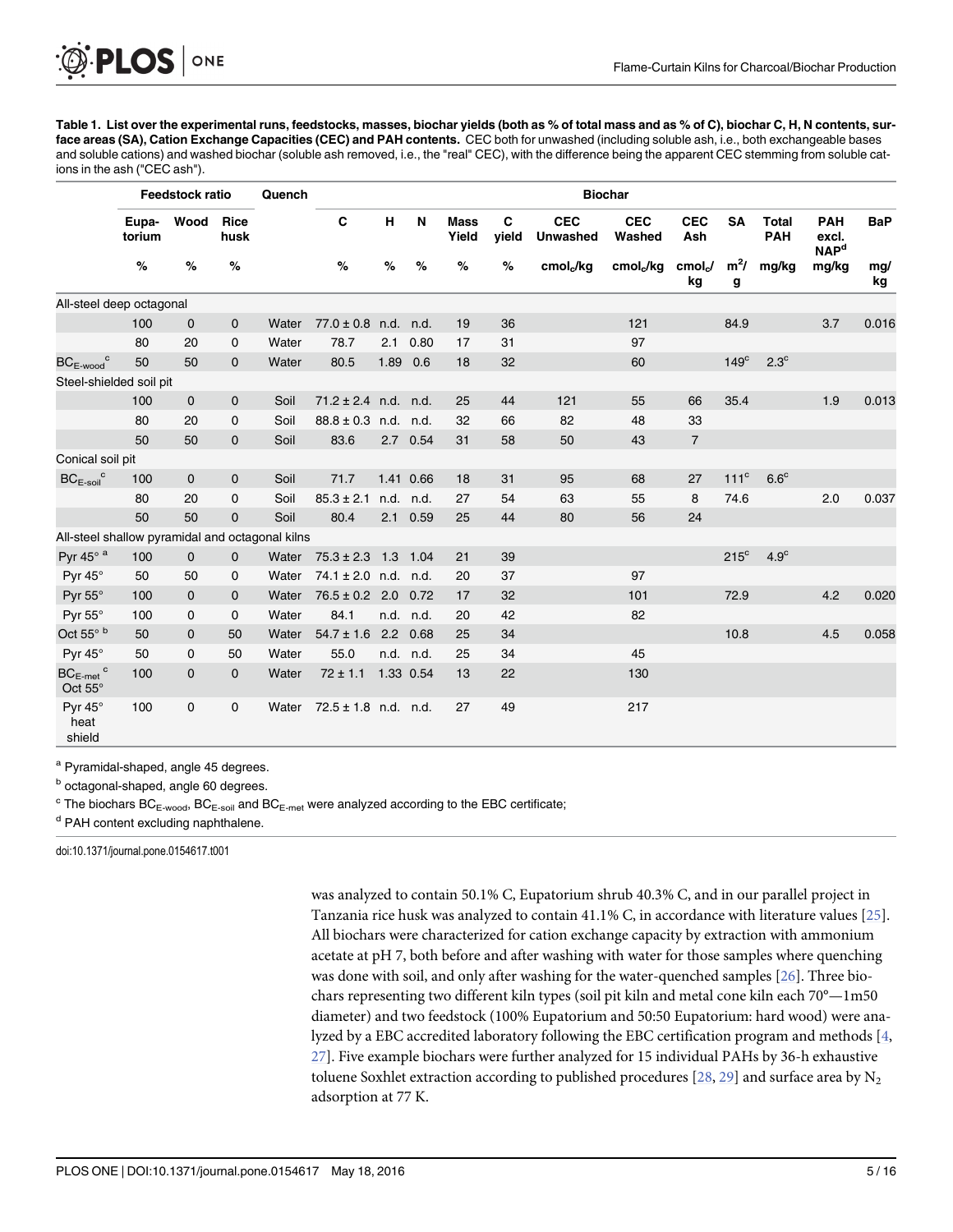#### <span id="page-5-0"></span>Gas emission factors

The gases analyzed were  $CO<sub>2</sub>$ ,  $CH<sub>4</sub>$ , non-methane volatile organic carbon (NMVOC), nitric oxides ( $NO_x$ ) and aerosols (total suspended particles, TSP, derived from  $PM_{10}$ , for details see SI and  $[10]$  $[10]$  $[10]$ ). Based on the measurements the value for total products of incomplete combustion (PIC) was given by summarizing the values for CO+NMVOC+CH<sub>4</sub> and TSP (from  $PM_{10}$ ). A Microtector II 6460 was used to analyze carbon dioxide (CO<sub>2</sub>) and methane (CH<sub>4</sub>), both with a detection limit of 0.1% by infrared sensors and non-methane volatile organic components (NMVOC) with a detection limit of 0.1 ppm by photoionization detection (PID). The PID was calibrated using isobutene. Carbon monoxide (CO) and nitric oxide (NO) were analyzed with a Kigaz 300 flue gas analyzer by internal jacket type electrochemical sensors. Detection limits were 1 ppm for both sensors. For CO values above 8000 ppm the Kigaz instrument internally dilutes the gas stream to be able to measure concentrations up to 50 000 ppm. The instrument converts NO to generic nitric oxides  $(NO<sub>x</sub>)$  by applying a conversion factor of 1.03, thus assuming that 97% of NOx consists of NO. Particles in the form of  $PM_{10}$  were analyzed with a Thermo Scientific pdr-1500 instrument by use of photometric detection of particles (detection limit  $0.1 \mu g/m^3$ ).

For conversion of concentration from mass units to molar ratios in the particle measurements, all particles were assumed to consist of elementary carbon. For subsequent conversion from TSP to total suspended particles  $(PM_{10})$  a conversion factor of 1.4 was used, thus assuming around 70% content of  $PM_{10}$  in the samples [[12\]](#page-13-0). All sensors except the particle analyzer were protected by a 0.45μm particle filter that was changed regularly during measurements. Readings were taken as composite samples from the chimneys of the kilns during the pyrolysis process. Between three and ten readings were taken during the process depending on the duration of the charring. For further details and limits of detection, see [S1 Description](#page-12-0). In order to calculate the emission factors of the kilns the carbon balance method was utilized [[10,](#page-13-0) [12,](#page-13-0) [30\]](#page-14-0). In this method, only the emission ratios between the gases are measured without the need to register the absolute mass of gases emitted. Instead, this mass is calculated by performing a carbon balance between the biomass entering the process and the biochar produced. From ten to twenty single-point ratios, time-weighted average values were calculated. Net molar component-to-CO<sub>2</sub> emission ratios for the measured gases and TSP (from  $PM_{10}$ ) for the flame curtain runs were 0.02 for CO, 0.02 for CH<sub>4</sub>, 0.001 for NMVOC, 0.01 for TSP and 0.0001 for NO<sub>x</sub>. These ratios were used to calculate the emission factors in g per kg biochar produced. Details of the calculation method can be found in ref. [[12](#page-13-0)] and are presented again in [S2 Description.](#page-12-0)

#### **Statistics**

A two sample t-test with nonsimilar variance using R was used to test for effects of kiln type on gas emission factors ( $CO<sub>2</sub>$ ,  $CO$ ,  $VOC$ ,  $CH<sub>4</sub>$ , TSP, PIC and NO). The emission factors for the flame curtain kilns were compared to those of traditional kilns and retort kilns measured in different countries and for different feedstocks but with exactly the same instruments [[12\]](#page-13-0). Differences with p-values < 0.05 were considered significant.

#### Results and Discussion

#### Biochar yields

Biochar yields were 22  $\pm$  5% on a dry weight basis and 40  $\pm$  11% on a C basis [\(Table 1\)](#page-4-0). This is in the same order of magnitude as other high temperature (700 $^{\circ}$ C) pyrolysis systems [[31](#page-14-0)–[34\]](#page-14-0). It is also in the same order of magnitude of traditional low-temperature kilns but lower than low temperature retort kilns (typically around 30–40% on a dry weight basis [\[12,](#page-13-0) [13\]](#page-13-0)).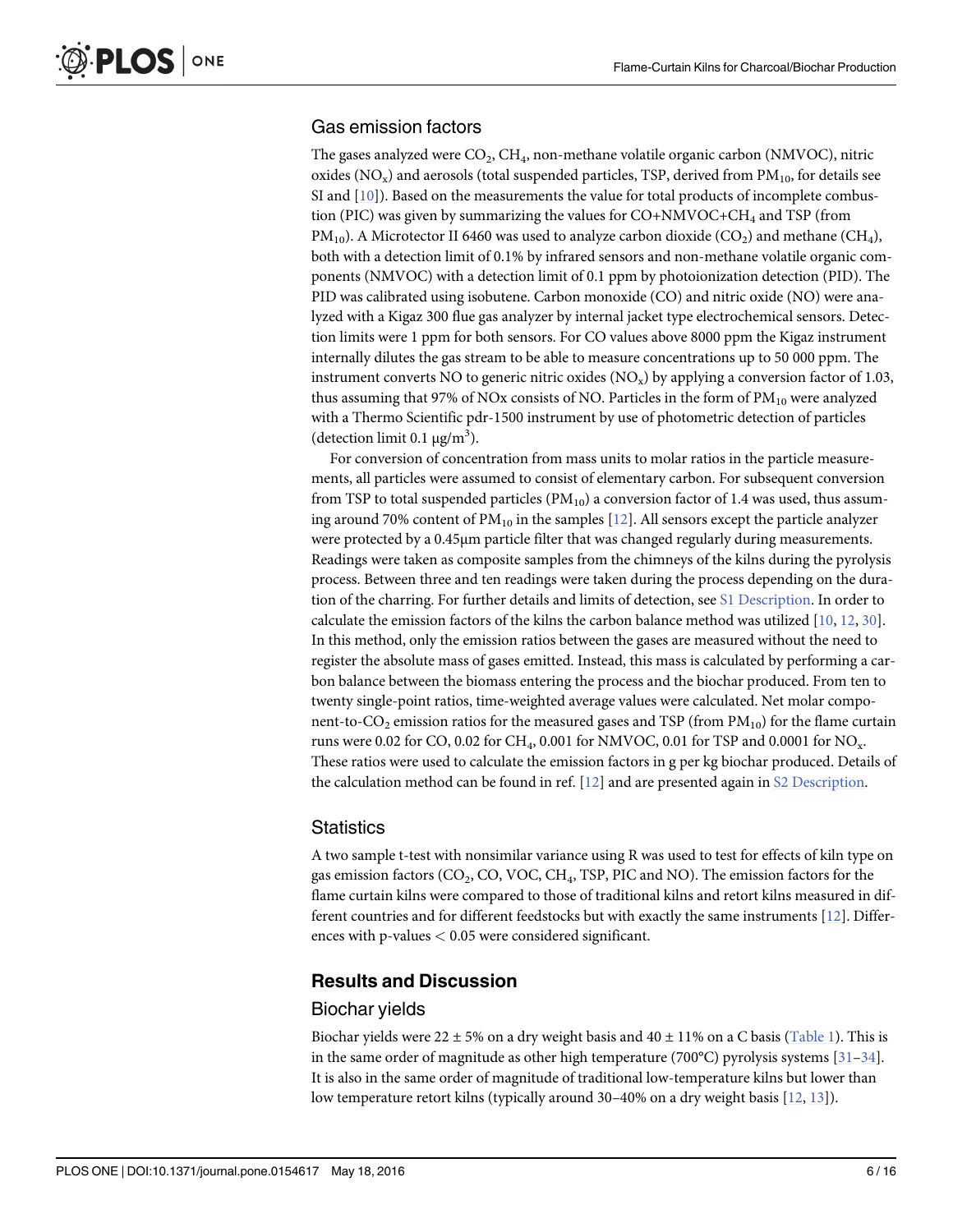<span id="page-6-0"></span>Yields were significantly higher for the soil-quenched kilns ( $26 \pm 5\%$ ) than for the waterquenched kilns (20  $\pm$  4% including the rice husk/eupatorium runs, 19  $\pm$  5% excluding these) [\(Table 1](#page-4-0)), mainly because of the dissolution and wash off some of the ashes in the waterquenched kilns and probably also because of the inevitable mixing of the biochar with soil minerals from the kiln and snuffing layer. Biochar yields were rather variable (13 to 32%), probably due to variation in operation conditions (frequency of biomass addition) and meteorological conditions (wind, air moisture, temperature) but also reflect "real-world" conditions where biochar yields with this method can be expected to be equally variable. Further factors influencing the biochar yield in flame curtain kilns are water content, particle size and bulk density of the feedstock. The higher the water content of the feedstock, the more combustion energy is needed to evaporate the water and to heat the feedstock to pyrolysis temperatures above 300–400°C. This leads to longer exposure times of feedstock material to the reduced combustion air at the kiln surface, which causes more surface carbon to oxidize and results in higher ash content and lower biochar carbon yield. Equally, the duration of complete pyrolysis of the core of larger diameter wood pieces is much longer than for higher surface low diameter feedstocks like grain husks (rice husks) or shrub twigs (eupatorium). Such differences in pyrolysis duration explain higher carbon losses and thus lower yields of wood logs compared to twigs, straw or husks.

#### Char characteristics

C contents of the chars were 75.5  $\pm$  9% (n = 37; [Table 1](#page-4-0)), the lowest value being for the rice husk / Eupatorium 50/50 mixed feedstock runs (54–55%), due to the high inorganic (silica) content of the rice husk [ $35$ ]. H contents of nine example biochars were 1.85  $\pm$  0.5%, N contents were  $0.69 \pm 0.16\%$  and C/N ratios were  $118 \pm 28$ . The three EBC tested biochars have molar H:C<sub>org</sub> ratios of 0.22 to 0.28 and molar O:C<sub>org</sub> ratios of 0.04 to 0.07 confirming the high aromaticity expected for biochars made at temperatures around 700°C [[36\]](#page-14-0). Surface areas of most biochars were in the range of 100–200 m $^2$ /g (<u>Table 1</u>) which is in agreement with other biochars produced with industrial technology at temperatures of 600° to 750°C [[37](#page-14-0)].

Cation Exchange Capacities (CECs) of 15 biochars were 40–130 cmolc/kg, with one char even showing CEC above 200 cmolc/kg, which is on the high end of literature values for fieldmade biochars  $[26, 38, 39]$  $[26, 38, 39]$  $[26, 38, 39]$  $[26, 38, 39]$  $[26, 38, 39]$  $[26, 38, 39]$  $[26, 38, 39]$ , indicating that the biochars probably have good nutrient-holding characteristics [\[26,](#page-14-0) [40\]](#page-15-0). For the soil-quenched chars, up to half of the "apparent" CEC for unwashed chars actually stemmed from soluble base cations in the ashes [\(Table 1](#page-4-0)).

Looking more closely at the three more completely characterized biochars [\(Table 2\)](#page-7-0), the most apparent difference is the ash content being higher in both eupatorium biochars ( $BC_{E-}$ met: 21.9% and  $BC_{E-soli}$ : 19.9%) compared to the eupatorium-wood biochar ( $BC_{E-wood}$ : 10.2%). This can be explained by the higher mineral content of eupatorium shrubs compared to hard wood and is confirmed by the much higher silica  $(34,000/34,000 \text{ vs } 5400 \text{ g kg}^{-1})$ , iron  $(6,000/$ 3,700 vs 950 g kg<sup>-1</sup>) and potassium (28,000/36,000 vs 19,000) content of the pure eupatorium chars. The nutrient contents further differed slightly between the two eupatorium chars which can be explained by the fact that the metal cone biochar was water quenched and lost a higher portion of soluble minerals while the concentration of some less soluble minerals increased compared to the soil snuffed biochar. This is illustrated most clearly by the highly soluble Na which was 5.5 times lower in the water quenched  $BC_{E-met}$  (520 mg/kg) than in the soil snuffed BC<sub>E-soil</sub> (2900 mg/kg). The higher mineral content of both pure eupatorium chars is probably also the reason for the higher pH (9.8 / 9.6) compared to the eupatorium-wood char (8.7) which had also been water quenched.

The heavy metal contents were all low compared to the EBC thresholds indicating clean biomass feedstock. Interestingly, the zinc content of the pure eupatorium chars was comparably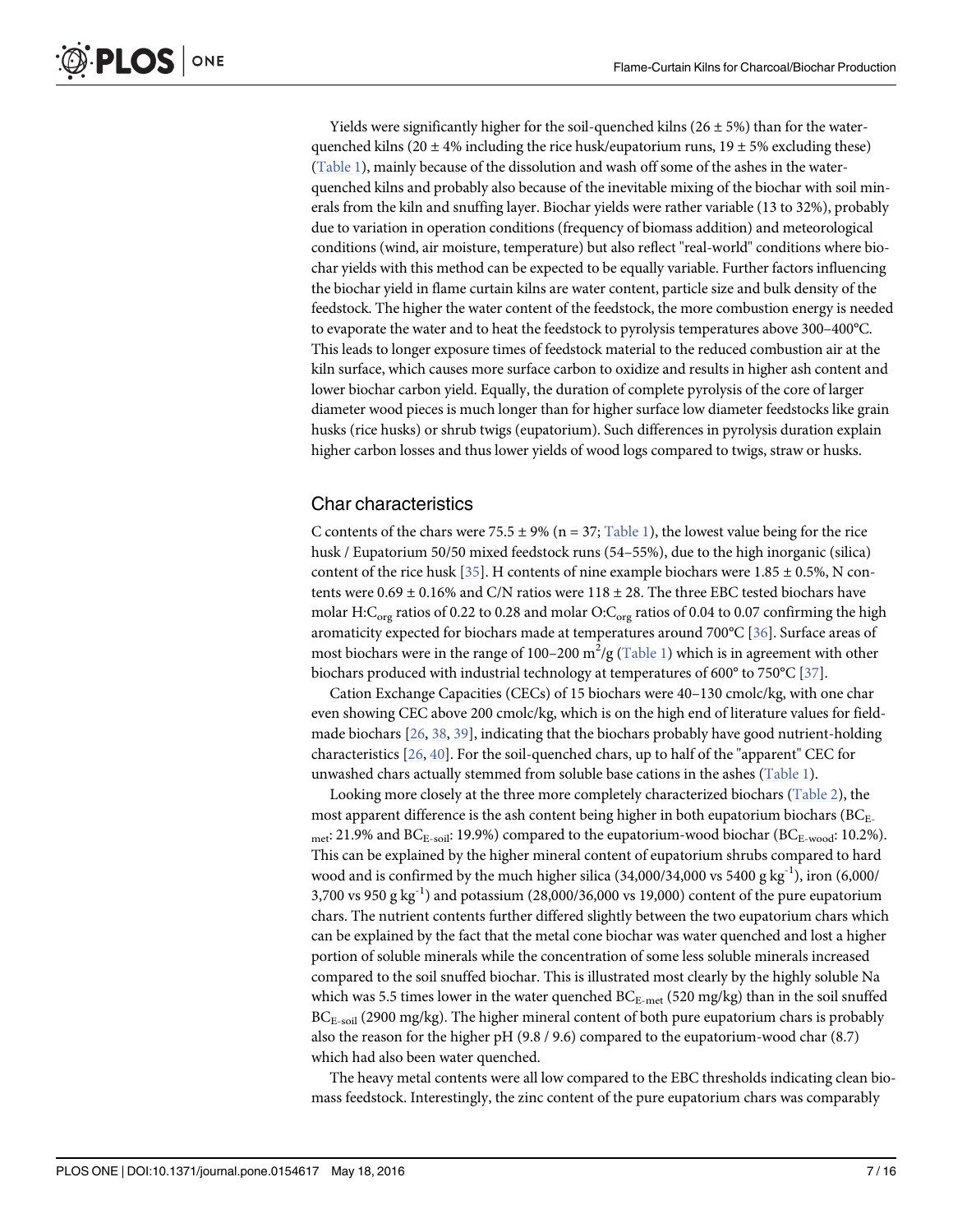<span id="page-7-0"></span>

[Table 2.](#page-6-0) Analyses of three biochars made in three different kilns and with two different feedstocks. Analyzed by an EBC accredited laboratory follow-ing the EBC biochar analytical methods [[4](#page-13-0), [27\]](#page-14-0) and compared to the EBC thresholds for premium and basic biochar quality.

| <b>Biochar name</b><br><b>Kiln</b> |                          | $\mathsf{BC}_{\mathsf{E}\text{-}\mathsf{met}}$<br>$60^{\circ}$ -1.1 m steel | $\mathsf{BC}_{\mathsf{E}\text{-}\mathsf{soil}}$<br>70°-1.5m soil pit | $BC_{E-wood}$<br>$70^\circ$ 1.5 m steel | EBC-threshold |              |  |
|------------------------------------|--------------------------|-----------------------------------------------------------------------------|----------------------------------------------------------------------|-----------------------------------------|---------------|--------------|--|
| <b>Biomass</b>                     |                          | Eupatorium                                                                  | Eupatorium                                                           | Eupatorim-Wood (50:50)                  | premium       | basic        |  |
| Density                            | $kg \, m-3$              | 120                                                                         | n.d.                                                                 | n.d.                                    |               |              |  |
| Specific surface (BET)             | $m^{-2}$ g               | 215                                                                         | 149                                                                  | 111                                     |               |              |  |
| Ash 550°C                          | $mass-%$                 | 21.9                                                                        | 19.9                                                                 | 10.2                                    |               |              |  |
| Hydrogen                           | mass-%                   | 1.33                                                                        | 1.41                                                                 | 1.89                                    |               |              |  |
| Carbon                             | mass-%                   | 72                                                                          | 71.7                                                                 | 80.5                                    |               |              |  |
| Nitrogen                           | $mass-%$                 | 0.54                                                                        | 0.66                                                                 | 0.6                                     |               |              |  |
| Oxygen                             | mass-%                   | 4.0                                                                         | $6.2\,$                                                              | 6.7                                     |               |              |  |
| Carbonate CO <sub>2</sub>          | $mass-%$                 | 2.24                                                                        | 1.3                                                                  | 1.81                                    |               |              |  |
| Organic carbon                     | mass-%                   | 71.4                                                                        | 71.3                                                                 | 80.0                                    | $> 50$        | > 50         |  |
| H/C org. (molar)                   |                          | 0.22                                                                        | 0.24                                                                 | 0.28                                    | ${}_{0.7}$    | ${}_{< 0.7}$ |  |
| O/C (molar)                        |                          | 0.042                                                                       | 0.07                                                                 | 0.06                                    | ${}_{0.4}$    | ${}_{0.4}$   |  |
| pH                                 |                          | 9.8                                                                         | 9.6                                                                  | 8.7                                     |               |              |  |
| Electric conductivity              | $\mu$ S cm <sup>-1</sup> | 9090                                                                        | n.d.                                                                 | n.d.                                    |               |              |  |
| Salt content                       | $g kg-1$                 | 53.7                                                                        | n.d.                                                                 | n.d.                                    |               |              |  |
| Phosphorous                        | $mg kg^{-1}$             | 3700                                                                        | 4600                                                                 | 3800                                    |               |              |  |
| Magnesium                          | $mg$ kg <sup>-1</sup>    | 12000                                                                       | 4100                                                                 | 3800                                    |               |              |  |
| Calcium                            | $mg kg^{-1}$             | 17000                                                                       | 15000                                                                | 26000                                   |               |              |  |
| Potassium                          | $mg kg^{-1}$             | 28000                                                                       | 36000                                                                | 19000                                   |               |              |  |
| Sodium                             | $mg kg^{-1}$             | 520                                                                         | 2900                                                                 | 860                                     |               |              |  |
| Iron                               | $mg$ kg <sup>-1</sup>    | 6000                                                                        | 3700                                                                 | 950                                     |               |              |  |
| Silica                             | $mg$ kg <sup>-1</sup>    | 34000                                                                       | 34000                                                                | 5400                                    |               |              |  |
| Sulfur                             | $mg kg^{-1}$             | 860                                                                         | 1800                                                                 | 1000                                    |               |              |  |
| Lead                               | $mg kg^{-1}$             | < 2                                                                         | $\overline{\mathbf{4}}$                                              | < 2                                     | < 120         | < 150        |  |
| Cadmium                            | $mg kg^{-1}$             | ${}_{0.2}$                                                                  | ${}_{0.2}$                                                           | ${}_{< 0.2}$                            | < 1.5         | < 1.5        |  |
| Copper                             | $mg$ kg <sup>-1</sup>    | 30                                                                          | 19                                                                   | 16                                      | < 100         | < 100        |  |
| <b>Nickel</b>                      | $mg kg^{-1}$             | 5                                                                           | 14                                                                   | 12                                      | < 30          | < 50         |  |
| Mercury                            | $mg$ kg <sup>-1</sup>    | < 0.07                                                                      | < 0.07                                                               | < 0.07                                  | < 1           | < 1          |  |
| Zinc                               | $mg kg^{-1}$             | 120                                                                         | 61                                                                   | 39                                      | < 400         | < 400        |  |
| Chromium                           | $mg kg^{-1}$             | $\overline{7}$                                                              | 15                                                                   | 14                                      | $~<$ 80       | ~< 90        |  |
| <b>Boron</b>                       | $mg kg^{-1}$             | 74                                                                          | 10                                                                   | < 1                                     |               |              |  |
| Manganese                          | $mg$ kg <sup>-1</sup>    | 210                                                                         | 300                                                                  | 200                                     |               |              |  |

doi:10.1371/journal.pone.0154617.t002

high, which could indicate zinc accumulation by the Eupatorium plants, as other sources of contamination can probably be excluded.

The most toxic compound among the PAH-16 used as benchmarks by the environmental authorities in many countries is benzo(a)pyrene. Concentrations of benzo(a)pyrene were 0.01– 0.06 mg/kg ( $Table 1$ ), well below the Norwegian maximum tolerable risk (MTR) level for soils where 95% of art diversity is protected  $(0.5 \text{ mg/kg})[41]$  $(0.5 \text{ mg/kg})[41]$ . In addition, PAHs in biochar are only very sparingly bioavailable, often less than 1% [[28](#page-14-0)]. Due most probably to the optimized outgassing under the fire front the PAH EPA16 contents were low (2.3 to 6.6 mg kg<sup>-1</sup>). However, while both water quenched metal cone biochars would qualify for EBC premium quality  $(< 4$  $\pm 2$  mg kg<sup>-1</sup>), the soil snuffed biochar would only entitle for basic quality (< 12 $\pm 4$  mg kg<sup>-1</sup>). It can be assumed that the hot water vapor that penetrates from bottom to top through the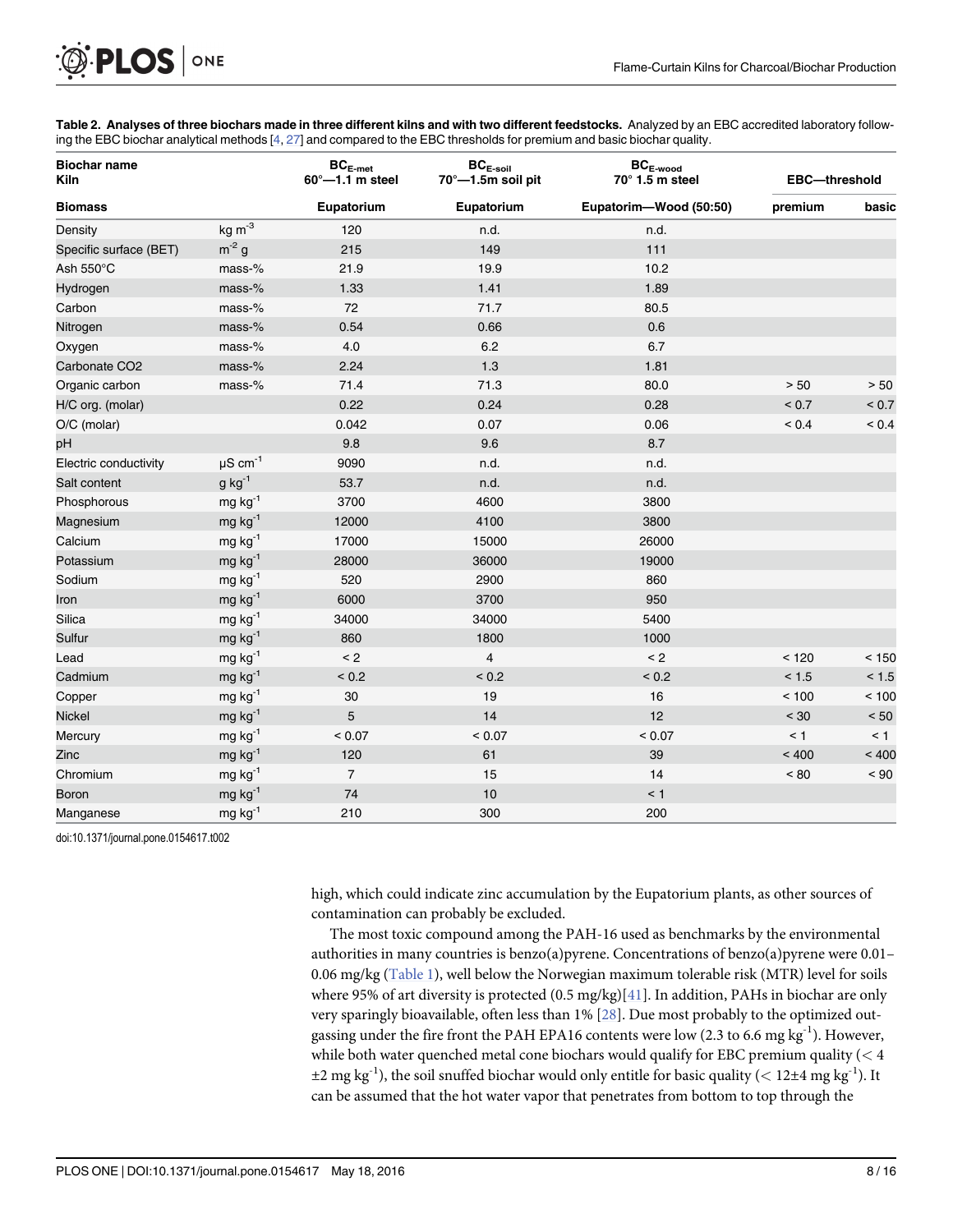<span id="page-8-0"></span>biochar layers during the water quenching process has an activating effect and may expulse PAH containing gases out of the biochar pores [[42](#page-15-0)]. This activating and tar reducing effect can also be seen in the nearly 50% higher specific surface area of the water quenched eupatorium char (215 m<sup>2</sup> g<sup>-1</sup>) compared to the soil snuffed char (149 m<sup>2</sup> g<sup>-1</sup>).

The thermogravimetric analysis (TGA) ( $S2$  Fig) of BC<sub>E-soil</sub> and BC<sub>E-wood</sub> showed that for both biochars the highest treatment temperature (HTT) was in between 680° and 750°C. The curb between 150° and 550°C showed a rather regular continuum of volatile organic carbon (VOC) release indicating a rather complete pyrolysis (no uncharred particles) and homogenous cooling at the end of the pyrolysis process. Interestingly, the pure eupatorium biochar has slightly lower VOC content (64% vs 70% at HTT) probably due to the smaller particle size of the eupatorium feedstock and thus faster heat conduction, faster pyrolysis and better vapor penetration during water quenching.

Overall, the three representative biochars produced in flame curtain kilns were of high quality comparable with high-tech produced higher temperature biochars [[34](#page-14-0), [43](#page-15-0)] and all qualifying for the EBC certificate which is the baseline for authorization to use biochar as soil amendment in e.g. Switzerland and Austria. Moreover,  $BC_{E-met}$  was already tested in an agronomic field trial in Nepal and proved its plant growth enhancing potential by increasing the pumpkin yield fourfold when blended with cow urine and compost and more than doubled when blended only with compost both compared to the control which was amended only with compost and cow urine [\[24](#page-14-0)].

#### Gas emission factors

Emission factors were, in g per kg biochar produced: CO  $54 \pm 35$ , CH<sub>4</sub>  $30 \pm 59$ , TSP 11  $\pm$  15, NMVOC  $6 \pm 3$ , NO<sub>x</sub> 0.4  $\pm$  0.3, and total products of incomplete combustion, PIC, 100  $\pm$  83. These data are based on 17 runs of 10 to 15 data points each, totaling around 250 individual measurements per gas/aerosol. The high standard deviations thus do not reflect a lack of data but rather a high variability of gas emissions during individual kiln runs. This variability is caused by variations in burning conditions during the individual runs: e.g. if the flame curtain is interrupted by putting on too much feedstock, pyrolysis gases are not completely combusted and spikes in gas emissions are observed. In addition, the above-mentioned variations in biochar yield influence the emission factors in g per kg biochar. Especially the methane emission data ([Table 3\)](#page-9-0) had large standard deviations: methane concentrations were mostly below the limit of detection of 0.1% (around 10 g/kg biochar), whereas they occasionally leaped up to 1–3% (100–300 g/kg char). Such spikes coincided with events where much of the flame curtain was absent due to feeding with too much feedstock, underscoring that the flame curtain is pivotal to sustain low emissions.

[Fig 1](#page-10-0) compares the average emission factors for the flame curtain kilns ( $n = 17$ ) with values that were previously measured for traditional and retort kilns. For the comparison to retort kilns only values from Sparrevik et al. [[12](#page-13-0)] were used because these measurements were carried out with exactly the same equipment and measuring methodology and because we dispose of the complete series of data for these measurements. For the comparison to traditional kilns, data from  $[12]$  $[12]$  $[12]$  and  $[10]$  $[10]$  were used. Overall, the data were based on eight runs for traditional kilns, and five runs for retort kilns.

The flame curtain kilns had significantly lower emissions of CO and  $NO_x$  (54  $\pm$  35 and  $0.4 \pm 0.3$  g/kg biochar, respectively) than traditional or retort kilns (CO: 351  $\pm$  141 and 148  $\pm$  64 g/kg biochar, respectively; NO<sub>x</sub>: 2.0  $\pm$  1.6 and 1.7  $\pm$  1.0 g/kg biochar, respectively). The total products of incomplete combustion (PIC) emissions of the flame curtain kilns were significantly lower than those of non-retort and retort kilns. Non-methane volatile organic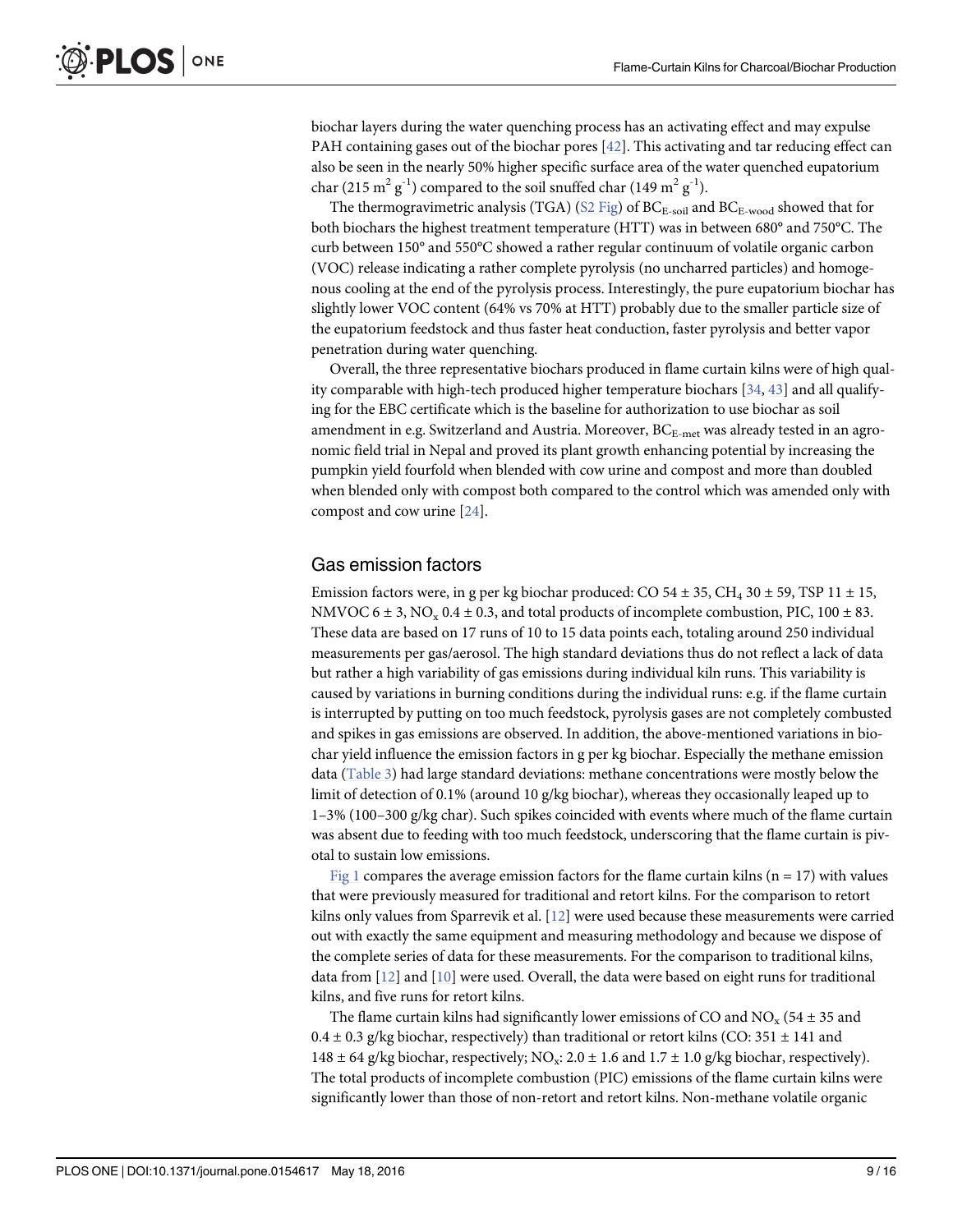<span id="page-9-0"></span>

[Table 3.](#page-8-0) Emission factors (g/kg charcoal) of CO<sub>2</sub>, CO, CH<sub>4</sub>, TSP [aerosols, from particulate matter < 10 µm (PM<sub>10</sub>)], non-methane volatile organic carbon (NMVOC), and the sum of nitrogen oxide and nitrogen dioxide (NO<sub>x</sub>), as well as the sum of all products of incomplete combustion, PIC (all gases except CO<sub>2</sub>). Average values per flame curtain kiln type and per feedstock, and kiln literature values (traditional non-improved kilns, retort kilns with syngas circulation and combustion, TLUDs).

|                                       |                     | $n^a$     | CO <sub>2</sub> | <b>CO</b>   | <b>NMVOC</b>   | CH <sub>4</sub>     | <b>TSP</b>     | <b>PIC</b>    | <b>NO</b>         |
|---------------------------------------|---------------------|-----------|-----------------|-------------|----------------|---------------------|----------------|---------------|-------------------|
| Per flame curtain kiln type           |                     |           |                 |             |                |                     |                |               |                   |
| All-Steel deep octagonal              | this study          | $n = 3$   | $5600 \pm 700$  | $38 \pm 20$ | $6 \pm 2$      | $57 \pm 52$         | $22 \pm 28$    | $123 \pm 82$  | $0.3 \pm 0.1$     |
| Steel-shield Soil pit                 | this study          | $n = 3$   | $2300 \pm 800$  | $23 \pm 28$ | 5±5            | $14 \pm 20$         | 9±7            | $51 \pm 31$   | $0.3 \pm 0.2$     |
| Soil pit                              | this study          | $n = 3$   | $3800 \pm 1300$ | $36 \pm 40$ | $8 \pm 1$      | $32 \pm 44$         | $20 \pm 24$    | $97 \pm 108$  | $0.8 \pm 0.7$     |
| shallow steel pyramidal and octagonal | this study          | $n = 10$  | $4700 \pm 800$  | $73 \pm 31$ | 5±3            | $26 \pm 75^{\rm b}$ | 5±4            | $108 \pm 93$  | $0.32 \pm 0.12$   |
| Per feedstock type                    |                     |           |                 |             |                |                     |                |               |                   |
| 100% Eupatorium                       | this study          | $n = 9$   | $4600 \pm 2100$ | $74 \pm 34$ | $6 \pm 3$      | $60 \pm 90^{b}$     | $11 \pm 16$    | $151 \pm 109$ | $0.4 \pm 0.2$     |
| 80% Eup, 20% wood                     | this study          | $n = 3$   | $3400 \pm 2300$ | $23 \pm 26$ | 5±3            | $28 \pm 34$         | $23 \pm 27$    | $79 \pm 89$   | $0.1 \pm 0.2$     |
| 50% Eup, 50% wood                     | this study          | $n = 3$   | $3900 \pm 2000$ | $13 \pm 4$  | 9±1            | $13 \pm 21^{\circ}$ | 9±7            | $43 \pm 25$   | $0.7 \pm 0.6$     |
| 50% Eup, 50% Rice husk                | this study          | $n = 2$   | $3810 \pm 50$   | $47 \pm 16$ | $3.0 \pm 0.2$  | $\mathbf{0}$        | $3 \pm 2$      | $52 \pm 19$   | $0.260 \pm 0.002$ |
| Kiln literature                       |                     |           |                 |             |                |                     |                |               |                   |
| <b>Traditional kiln</b>               | Ref. $[10, 12]^{d}$ | $n = 8^e$ | 2375            | 351         | 53             | 49                  | 19             | 472           | 2.2               |
| Retort kiln                           | Ref. $[10, 12]^{d}$ | $n = 5^e$ | 2602            | 148         | $\overline{7}$ | 35                  | 11             | 202           | 1.7               |
| <b>TLUD</b>                           | Ref. [20]           | $n = 5^e$ | n.r.            | 94          | 274            | 40                  | $\overline{7}$ | 415           | 0.0               |
| High-tech large-scale reactor         | Ref. [44]           |           | 3010            | $3.10^{-7}$ | $\mathbf 0$    | $\Omega$            | 0.05           | 0.05          | 0.7               |

a n is number of datasets (time series during one kiln run). Each dataset consists of 10-15 measurements. Thus, the total number of measurements is 20 to 150.

 $<sup>b</sup>$  large std since value is dominated by one large value of 238 g/kg char.</sup>

 $c$  large std since value is dominated by one large value of 37 g/kg char.

<sup>d</sup> average of two literature datasets where each data set was given equal weight.

<sup>e</sup> one dataset per kiln type.

doi:10.1371/journal.pone.0154617.t003

carbon (NMVOC) emissions were significantly lower for flame curtain kilns ( $6 \pm 3$  g/kg biochar) than for traditional kilns (53  $\pm$  4 g/kg biochar). Methane and TSP emissions were not significantly different between the flame curtain, traditional and retort kilns.  $CO<sub>2</sub>$  emissions were significantly higher for the flame curtain kilns than for retort or traditional kilns, which is a direct consequence of the slightly lower yields and lower non  $CO<sub>2</sub>$ -emissions obtained in flame curtain kilns.  $CO<sub>2</sub>$  is the lowest caloric and least climate hazardous emission product of biomass combustion and a measure of the completeness of the combustion of pyrolytic gases. PIC, the sum of all C-containing products of incomplete combustion, is dominated by CO (around 30 to 70%), and thus PIC could be lower for flame curtain kilns than for retort and traditional ones, even though TSP (< 20% of the total PIC) was not.

In flame curtain pyrolysis the combustion of the main pyrolysis gases appears to be fairly complete due to efficient and turbulent mixing of these gases with combustion air above the pyrolysis zone. However, the heat and combustion dynamic is apparently not sufficient to completely combust less inflammable aerosols (TSP). For that reason TSP rates were comparable to retort kilns while the emission of the more ignitable pyrolysis gases like CO, and NMVOC was significantly lower.

The currently measured emission factors were comparable to literature values for TLUD stoves ( $Table 3$ ), with the exception of NMVOC, where literature values are approximately one order of magnitude higher than the values for flame curtain pyrolysis. The similarity in gas and TSP emission factors between flame curtain kilns and TLUD stoves was expected because of the similar principle of pyrolysis gas combustion, where pyrolytic gases are formed below a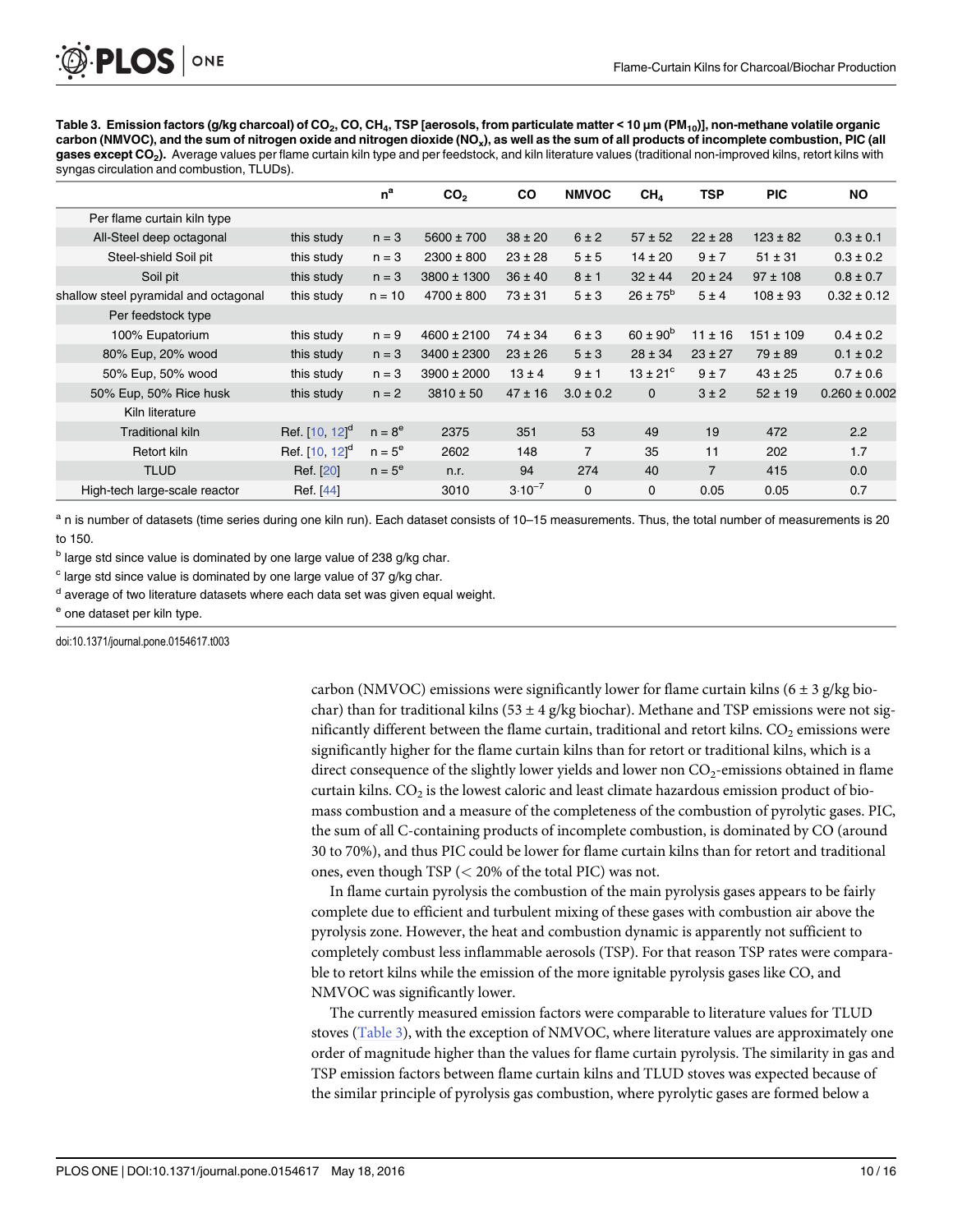<span id="page-10-0"></span>





doi:10.1371/journal.pone.0154617.g001

flame, carried upwards by the up-draft and subsequently combusted in the flame, suppressing the emission of combustible gases and particles such as CO, methane, NMVOC and aerosols.

The lower yields, higher  $CO<sub>2</sub>$  emissions and lower  $CO$  emissions for flame curtain kilns compared to traditional or retort kilns are explained by the principle of the open flame curtain: close to the high temperature of the open flames more feedstock gasifies and these pyrolytic gases combust more completely which results in lower yields, higher  $CO<sub>2</sub>$  emissions and lower combustible emissions like  $CO$ ,  $CH<sub>4</sub>$  and others.

#### Various flame curtain kiln subtypes

Differences between the various subtypes of flame curtain kilns or various feedstocks were non-significant in all cases except  $CO_2$  emissions from steel-shielded soil pit kilns (2300  $\pm$  800 g/kg biochar) being lower than those of all-steel deep cone kilns (5600  $\pm$  700 g/kg biochar) [\(Table 3\)](#page-9-0). This result is encouraging in the sense that simple conically shaped soil pit flame curtain kilns, if they are operated properly, result in biochar yields, C contents and gas / aerosol emissions that are similar to those of the all-steel deep conical flame curtain kilns. This implies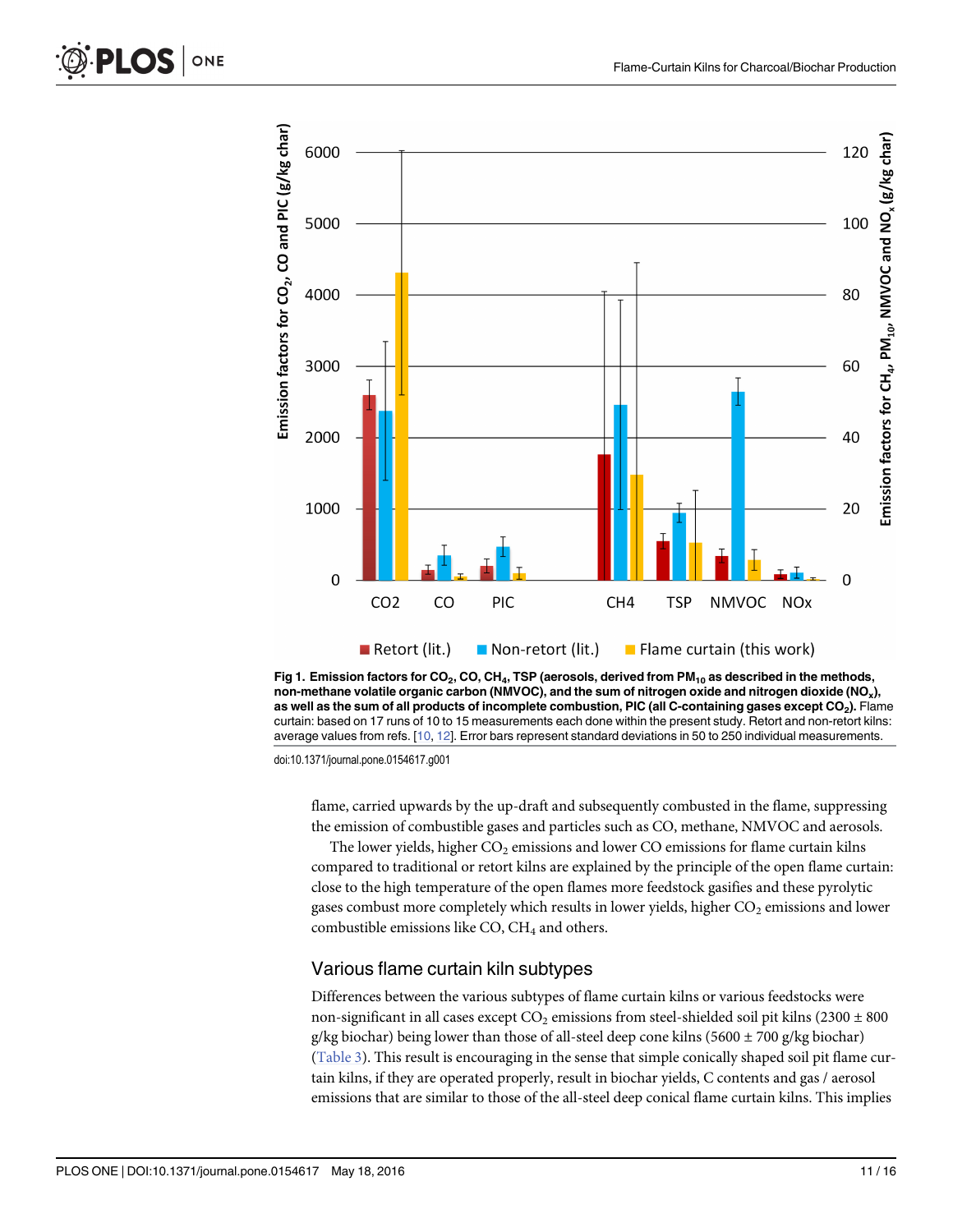that high-quality biochar can be made in a sustainable manner without investing more than for the labor involved in digging out the soil pit, drying the feedstock and carrying out the pyrolysis.

For the two runs done with 50% rice husk and 50% Eupatorium, emission factors did not significantly differ from those for eupatorium or eupatorium/wood mixtures ([Table 3](#page-9-0)). It should be noted though that the timing of the layer placement during pyrolysis is more crucial for the rice husk than for the other feedstocks because if too much of the low-densityrice husks are added too quick and/or at once, the flames are snuffed which leads to higher emissions especially of methane and aerosols. Since the performed rice husk runs were executed by a skilled operator, such emissions were not observed here.

#### Implications

In Table 4, the advantages and disadvantages of various medium-size kiln types are compared. The biochar yield of 22  $\pm$  5%, which is somewhat lower than that of retort kilns [[12](#page-13-0), [13](#page-13-0)], is a disadvantage of flame curtain kilns. This is not a significant hindrance in the case of biochar for soil amendment made from low-value organic residues like shrubs, straw and husks which are materials that cannot be pyrolysed in such retort system without a large portion of valuable fire wood. However, it is an important factor to consider in the case of charcoal making from high-value wood for cooking purposes, where yields need to be high in order to reduce deforestation and increase the economic value of the charcoal making activity.

The flame curtain kiln offers multiple advantages:

- 1. gas and aerosol emissions are relatively low (for CO even lower than those of retort kilns) compared to other small scale biochar and charcoal production technologies but not to large-scale processes ([Table 3](#page-9-0));
- 2. no wood is required for startup;
- 3. construction and operation is much easier and more economic compared to retort kilns;
- 4. pyrolysis is much faster (hours) than in most traditional and retort kilns (days). The process might actually be too fast for the complete pyrolysis of thick wood logs in shallow kilns when thinner materials are mixed in; in case of charcoal making from wood logs, it is advised to use well-insulated deep cone kilns, to use only wood as feedstock, to finalize with thinner branches at the top and snuff with soil or rather iron lid instead of quenching with water;

#### Table 4. Advantages and disadvantages of various medium-size kiln types.

|                          | <b>Application</b>                                  | <b>Main advantages</b>                                                                                                                                                                      | <b>Main disadvantages</b>                                                             |
|--------------------------|-----------------------------------------------------|---------------------------------------------------------------------------------------------------------------------------------------------------------------------------------------------|---------------------------------------------------------------------------------------|
| Biochar-generating       | Kitchen gardens, cooking                            | Energy for cooking, Saving firewood, Low gas emission                                                                                                                                       | Too small to generate larger amounts of                                               |
| <b>TLUD cookstove</b>    | purposes                                            | factors                                                                                                                                                                                     | biochar                                                                               |
| <b>Traditional kilns</b> | Agriculture, charcoal<br>making                     | Familiarity, Low investment cost, Complete pyrolysis of<br>thicker logs                                                                                                                     | High gas emission factors, Slow (4 days)                                              |
| Retort kilns             | Agriculture (possibly                               | Lower emissions than traditional kilns, High biochar yield,                                                                                                                                 | High investment cost, Startup wood                                                    |
|                          | + energy), charcoal/                                | Energy generation possible with pyrolysis heat, Complete                                                                                                                                    | required, Complicated construction and                                                |
|                          | briquette making                                    | pyrolysis of thicker logs                                                                                                                                                                   | operation, Slow (2 days)                                                              |
| Flame Curtain<br>Kilns   | Agriculture + heat, charcoal<br>making (small logs) | Relatively low emissions esp. of CO, No startup wood<br>required, Easy to construct and operate, Fast (3 hours for<br>1 m <sup>3</sup> biochar), Low to zero investment cost, Heat recovery | Relatively low biochar yield (charcoal<br>making), Incomplete pyrolysis of thick logs |
| Power-generating         | Energy $+$ agriculture,                             | Power generation, Negligible emissions                                                                                                                                                      | Relatively high investment cost, Low caloric                                          |
| systems                  | briquette making                                    |                                                                                                                                                                                             | content of briquettes                                                                 |

doi:10.1371/journal.pone.0154617.t004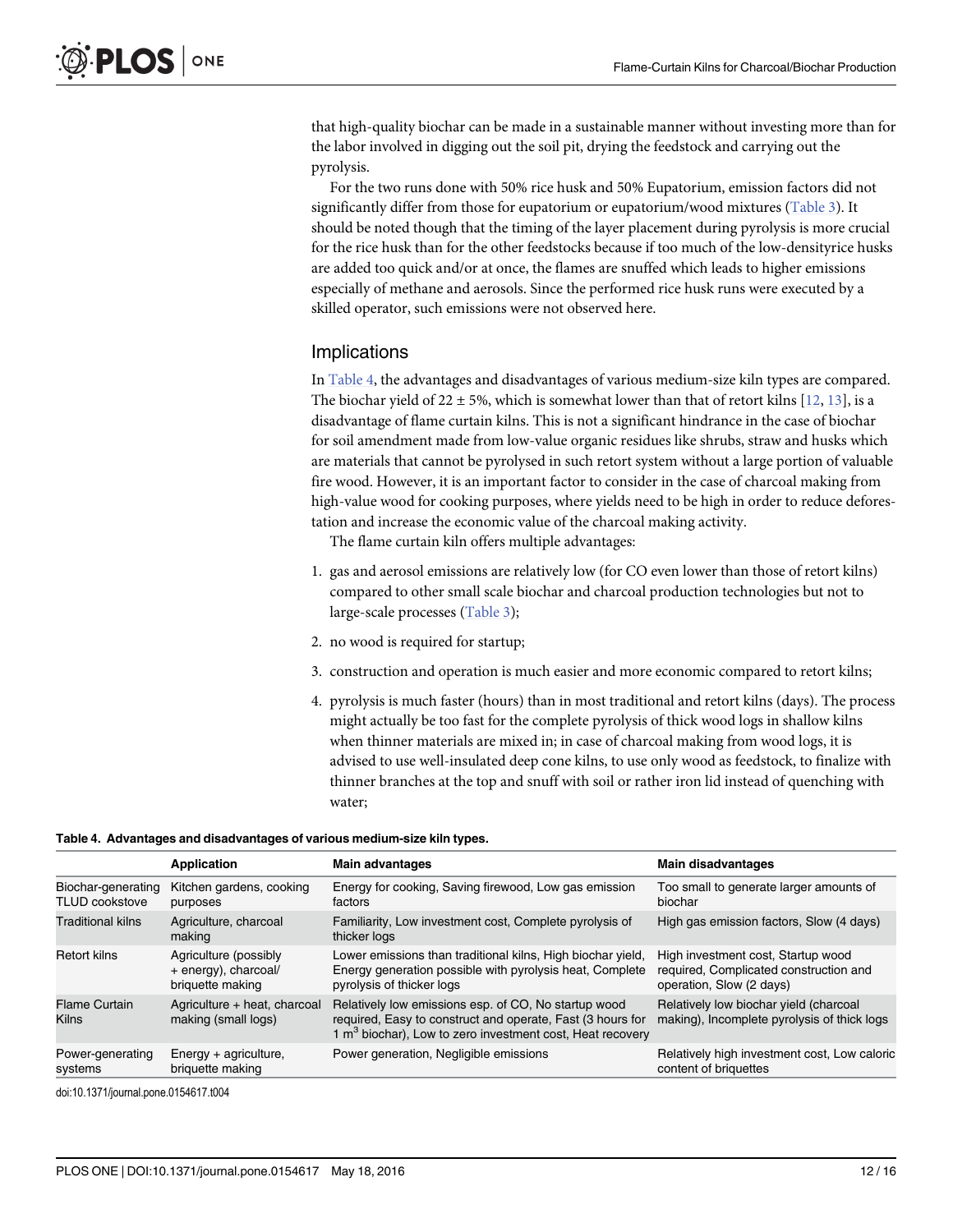- <span id="page-12-0"></span>5. heat from pyrolysis gas combustion can easily be recovered for drying, distillation, hot water production or cooking;
- 6. investment costs are low (for the steel deep cone kilns) to negligible (for the conically shaped soil pit kilns). The last argument might be decisive for tropical farmers on the poorest soils where biochar possibly has the strongest positive agricultural effects: as these farmers need to sustain on meager yields grown on these difficult soils, they often do not have the resources to invest in novel technologies. In the case of charcoal making for cooking purposes, the flame curtain kilns are certainly more sustainable than the also free earth-mound kilns, because of the advantages mentioned above especially the lower gas/aerosol emissions.

The quality of the flame curtain kiln biochars was good with regard to all relevant parameter for EBC and IBI certification and showed further high CEC and SSA values (Tables  $1$  and  $2$ ). Pyrolysis temperatures of the flame curtain kilns (700°C) are higher than those of traditional or retort technologies (400–500°C)[[10](#page-13-0), [12](#page-13-0)], and this results in a more porous and more condensed biochar [[45](#page-15-0)]. Higher porosity certainly implies stronger contaminant immobilization [\[46](#page-15-0)] and probably also higher nutrient retention  $[47]$  $[47]$ . More condensed higher-temperature biochars exhibit higher H/C<sub>org</sub> ratios which have been related to relatively strong N<sub>2</sub>O emissions reductions upon their amendment to soil in a recent meta-analysis [\[48\]](#page-15-0). Finally, in another metaanalysis higher-temperature chars have tentatively been associated with negative priming, i.e., increases in soil organic matter upon the amendment of biochar to soil [[49\]](#page-15-0). Overall, in many cases the high-temperature flame curtain chars can be expected to be of higher quality than lower-temperature ones made by traditional technologies, depending on the purpose the respective biochar or charcoal is intended for.

#### **Conclusion**

The Kon-Tiki flame curtain pyrolysis is a new type of low cost biochar and charcoal production technology with pyrolysis gas combustion. It can easily be built and used by farmers both in the developed and developing world. It was shown that the quality of biochar produced from various feedstocks complies with international quality standards like IBI and EBC. Gas and aerosol emissions were very low compared to all other low cost and traditional charcoal and biochar production devices.

## Supporting Information

[S1 Description](http://www.plosone.org/article/fetchSingleRepresentation.action?uri=info:doi/10.1371/journal.pone.0154617.s001). Gas Analyses. Experimental details of gas emission analyses. (DOCX)

[S2 Description](http://www.plosone.org/article/fetchSingleRepresentation.action?uri=info:doi/10.1371/journal.pone.0154617.s002). Carbon balance and emission factors. Carbon balance and emission factors: accurate description of the calculation of carbon balance and gas emission factors. (DOCX)

[S1 Fig.](http://www.plosone.org/article/fetchSingleRepresentation.action?uri=info:doi/10.1371/journal.pone.0154617.s003) Kiln types. Overview of kiln types tested in this paper. (DOCX)

[S2 Fig.](http://www.plosone.org/article/fetchSingleRepresentation.action?uri=info:doi/10.1371/journal.pone.0154617.s004) TGA analyses. TGA analyses of two representative biochars ( $BC_{E-solid}$  and  $BC_{E-wood}$ ). Temperature was ramped from 25 to 950°C in 2 hours. "Gewichtsverlust" is loss of weight (both rate and overall loss), "Zeit" is time. (DOCX)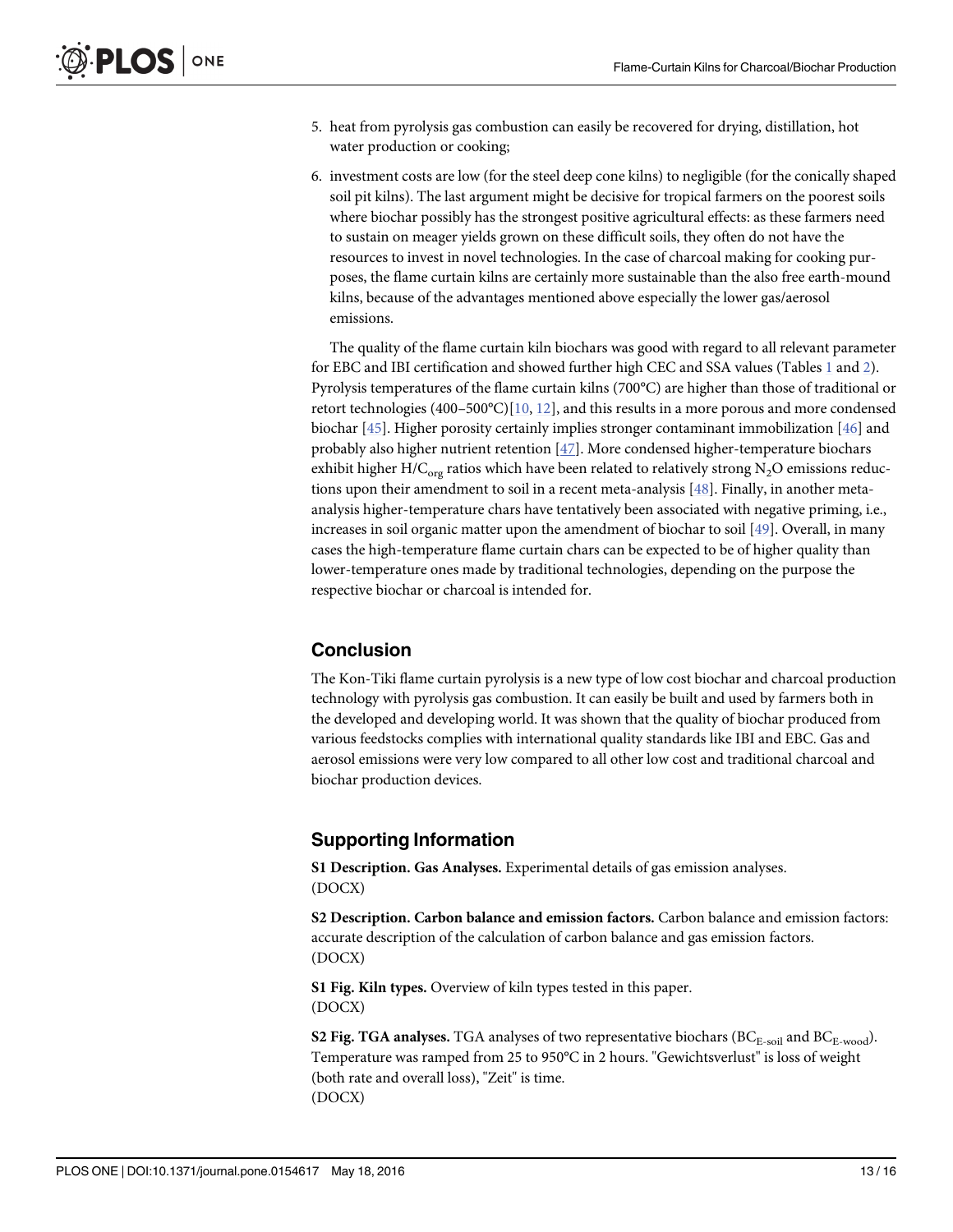#### <span id="page-13-0"></span>Acknowledgments

The authors would like to thank the Norwegian Research Council for the support of the study (grant agreement 217918, program FriPro). The results of this paper are part of the Asia Development Bank project TA-7984 NEP: Mainstreaming Climate Change Risk Management in Development financed by the Nordic Development Fund and the Government of Nepal under the administrative lead of Landell Mills Ltd, UK. Also colleagues from the Nepal Agroforestry Foundation are thanked for their practical contributions. Lucie Bielska and Lucia Skulcova (RECETOX, Czech Republic) are thanked for the PAH analyses. Alfred Obia (NMBU) is thanked for the statistical analysis in R.

#### Author Contributions

Conceived and designed the experiments: GC MS HPS. Performed the experiments: GC HPS NRP BHP. Analyzed the data: GC HPS. Contributed reagents/materials/analysis tools: MS. Wrote the paper: GC MS HPS. Designed the kilns: HPS PT.

#### References

- [1.](#page-1-0) Biederman LA, Harpole WS. Biochar and its effects on plant productivity and nutrient cycling: a metaanalysis. GCB Bioenergy. 2013; 5(2):202–14.
- 2. Crane-Droesch A, Abiven S, Jeffery S, Torn MS. Heterogeneous global crop yield response to biochar: a meta-regression analysis. Environmental Research Letters. 2013; 8(4):044049.
- [3.](#page-1-0) Jeffery S, Verheijen FGA, van der Velde M, Bastos AC. A quantitative review of the effects of biochar application to soils on crop productivity using meta-analysis. Agr Ecosyst Environ. 2011; 144(1):175– 87.
- [4.](#page-1-0) EBC. European Biochar Certificate—Guidelines for a Sustainable Production of Biochar. Eur Biochar Found. 2012(Version 6.1 of 19th June 2015).
- [5.](#page-1-0) IBI. Standardized Product Definition and Product Testing Guidelines for Biochar That Is Used in Soil (i.e. IBI Biochar Standards) [WWW Document]. Available: [http://wwwbiochar-internationalorg/](http://wwwbiochar-internationalorg/characterizationstandard) [characterizationstandard.](http://wwwbiochar-internationalorg/characterizationstandard) 2013.
- [6.](#page-1-0) Schmidt H-P, Shackley S. Biochar Horizon 2025. In: Shackley S, Ruysschaert G, Zwart K, Glaser B (Eds), Biochar in European Soils and Agriculture: Science and Practice London, p accepted. 2016
- 7. Schulz H, Dunst G, Glaser B. No Effect Level of Co-Composted Biochar on Plant Growth and Soil Properties in a Greenhouse Experiment. Agronomy. 2014; 4(1):34–51.
- [8.](#page-1-0) Shackley S, Clare A, Joseph S, McCarl BA, Schmidt H-P. Economic evaluation of biochar systems: current evidence and challenges. In: Lehmann J, Joseph S (Eds), Biochar for Environmental Management —Science and Technology ( 2nd Ed) Earthscan, London,. 2015:813–52.
- [9.](#page-1-0) Wiedner K, Glaser B. Traditional use of biochar. Biochar for Environmental Management: Science, Technology and Implementation. 2015: 15.
- [10.](#page-1-0) Pennise DM, Smith KR, Kithinji JP, Rezende ME, Raad TJ, Zhang J, et al. Emissions of greenhouse gases and other airborne pollutants from charcoal making in Kenya and Brazil. Journal of Geophysical Research: Atmospheres. 2001; 106(D20):24143–55.
- [11.](#page-1-0) Redmond BG. The OEC 1 Site (33CU462): A Late Prehistoric Period Village Settlement in Northeast Ohio. Archaeology of Eastern North America. 2009:1–34.
- [12.](#page-1-0) Sparrevik M, Adam C, Martinsen V, Cornelissen G. Emissions of gases and particles from charcoal/biochar production in rural areas using medium-sized traditional and improved "retort" kilns. Biomass Bioenergy. 2014.
- [13.](#page-2-0) Adam JC. Improved and more environmentally friendly charcoal production system using a low-cost retort—kiln (Eco-charcoal). Renewable Energy. 2009; 34(8):1923–5.
- [14.](#page-2-0) Bailis R. Modeling climate change mitigation from alternative methods of charcoal production in Kenya. Biomass Bioenergy. 2009; 33(11):1491–502.
- [15.](#page-2-0) Anca-Couce A, Mehrabian R, Scharler R, Obernberger I. Kinetic scheme of biomass pyrolysis considering secondary charring reactions. Energy Convers Manage. 2014; 87:687–96.
- [16.](#page-2-0) Zobel N, Anca-Couce A. Slow pyrolysis of wood particles: Characterization of volatiles by Laser-Induced Fluorescence. Proceedings of the Combustion Institute. 2013; 34(2):2355–62.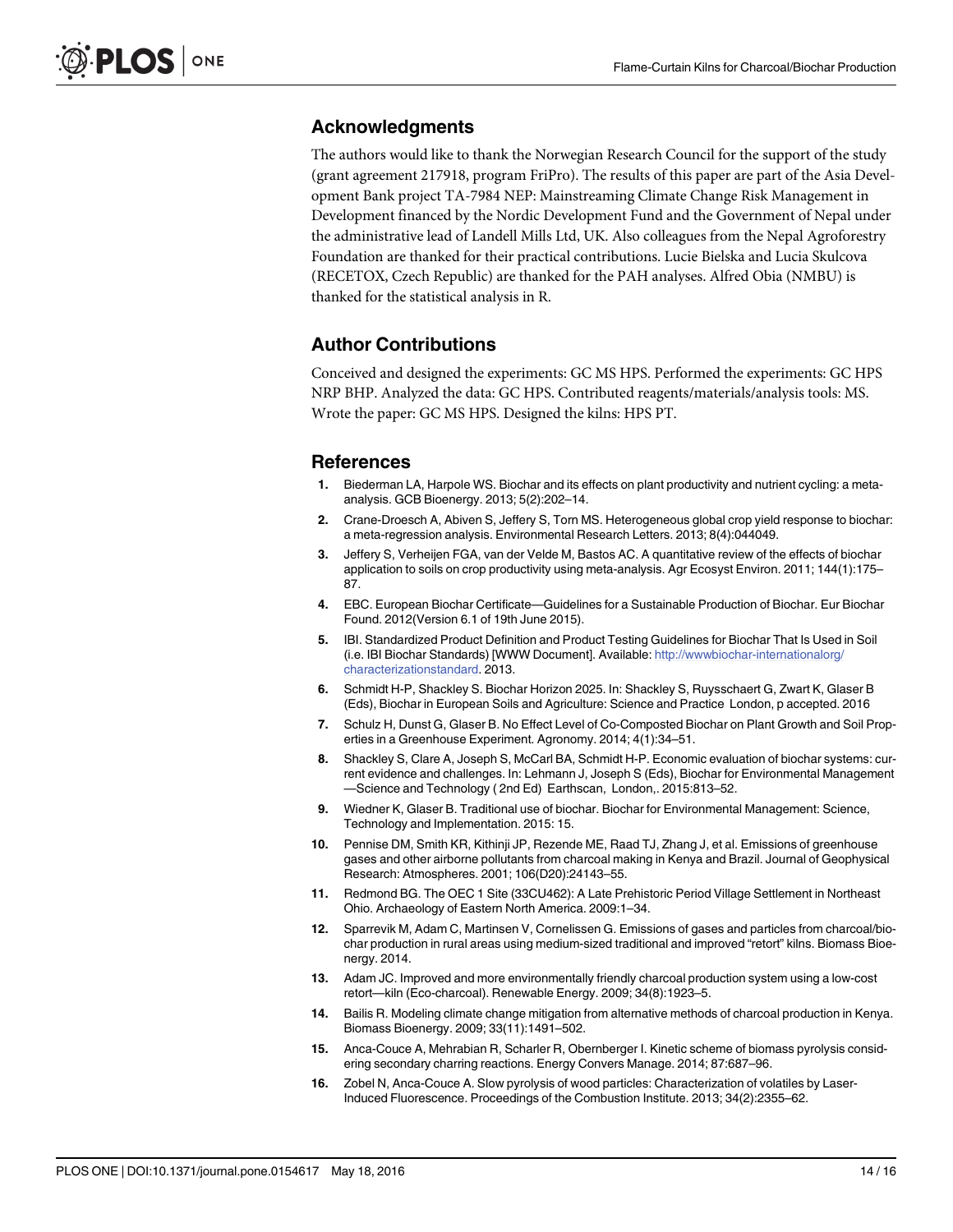- <span id="page-14-0"></span>[17.](#page-2-0) Manoj K, Sachin K, Tyagi SK. Design, development and technological advancement in the biomass cookstoves: A review. Renewable and Sustainable Energy Reviews. 2013; 26(0):265–85.
- [18.](#page-2-0) Smith KR, Mehta S. The burden of disease from indoor air pollution in developing countries: comparison of estimates. International Journal of Hygiene and Environmental Health. 2003; 206(4–5):279–89. PMID: [12971683](http://www.ncbi.nlm.nih.gov/pubmed/12971683)
- [19.](#page-2-0) Bailis R, Cowan A, Berrueta V, Masera O. Arresting the killer in the kitchen: the promises and pitfalls of commercializing improved cookstoves. World Development. 2009; 37(10):1694–705.
- [20.](#page-2-0) MacCarty N, Ogle D, Still D, Bond T, Roden C. A laboratory comparison of the global warming impact of five major types of biomass cooking stoves. Energy for sustainable development. 2008; 12(2):56–65.
- [21.](#page-2-0) Torres-Rojas D, Lehmann J, Hobbs P, Joseph S, Neufeldt H. Biomass availability, energy consumption and biochar production in rural households of Western Kenya. Biomass Bioenergy. 2011; 35(8):3537– 46.
- [22.](#page-2-0) Schmidt HP, Taylor P. Kon-Tiki flame curtain pyrolysis for the democratization of biochar production. Biochar J. 2014; 1:14–24.
- [23.](#page-2-0) Shrestha K, Wilson E, Gay H. Ecological and environmental study of Eupatorium adenophorum sprengel (banmara) With reference to its gall formation in Gorkha-langtang route, Nepal. Journal of Natural History Museum. 2009; 23:108–24.
- [24.](#page-3-0) Schmidt HP, Pandit BH, Martinsen V, Cornelissen G, Conte P, Kammann CI. Fourfold Increase in Pumpkin Yield in Response to Low-Dosage Root Zone Application of Urine-Enhanced Biochar to a Fertile Tropical Soil. Agriculture. 2015; 5(3):723–41.
- [25.](#page-4-0) Mansaray KG, Ghaly AE. Physical and Thermochemical Properties of Rice Husk. Energy Sources. 1997; 19:989–1004.
- [26.](#page-4-0) Martinsen V, Mulder J, Shitumbanuma V, Sparrevik M, Børresen T, Cornelissen G. Farmer-led maize biochar trials: Effect on crop yield and soil nutrients under conservation farming. Journal of Plant Nutrition and Soil Science. 2014; 177(5):681–95.
- [27.](#page-4-0) Bachmann HJ, Bucheli TD, Dieguez-Alonso A, Fabbri D, Knicker HE, Schmidt H-P, et al. Towards the standardization of biochar analysis: the COST Action TD1107 inter-laboratory comparison. J Agric Food Chem. 2015.
- [28.](#page-4-0) Hale SE, Lehmann J, Rutherford D, Zimmerman AR, Bachmann RT, Shitumbanuma V, et al. Quantifying the Total and Bioavailable Polycyclic Aromatic Hydrocarbons and Dioxins in Biochars. Environ Sci Technol. 2012; 46(5):2830–8. doi: [10.1021/es203984k](http://dx.doi.org/10.1021/es203984k) PMID: [22321025](http://www.ncbi.nlm.nih.gov/pubmed/22321025)
- [29.](#page-4-0) Hilber I, Blum F, Leifeld J, Schmidt H-P, Bucheli TD. Quantitative Determination of PAHs in Biochar: A Prerequisite To Ensure Its Quality and Safe Application. J Agric Food Chem. 2012; 60(12):3042–50. doi: [10.1021/jf205278v](http://dx.doi.org/10.1021/jf205278v) PMID: [22397545](http://www.ncbi.nlm.nih.gov/pubmed/22397545)
- [30.](#page-5-0) Bailis R, Ezzati M, Kammen DM. Greenhouse gas implications of household energy technology in Kenya. Environ Sci Technol. 2003; 37(10):2051–9. PMID: [12785507](http://www.ncbi.nlm.nih.gov/pubmed/12785507)
- [31.](#page-5-0) Chen D, Liu D, Zhang H, Chen Y, Li Q. Bamboo pyrolysis using TG—FTIR and a lab-scale reactor: Analysis of pyrolysis behavior, product properties, and carbon and energy yields. Fuel. 2015; 148:79– 86.
- 32. Crombie K, Mašek O, Sohi SP, Brownsort P, Cross A. The effect of pyrolysis conditions on biochar stability as determined by three methods. GCB Bioenergy. 2013; 5(2):122–31.
- 33. Jiang G, Nowakowski DJ, Bridgwater AV. Effect of the temperature on the composition of lignin pyrolysis products. Energy & Fuels. 2010; 24(8):4470–5.
- [34.](#page-5-0) Mašek O, Brownsort P, Cross A, Sohi S. Influence of production conditions on the yield and environmental stability of biochar. Fuel. 2013; 103:151–5.
- [35.](#page-6-0) Chandrasekhar SATHY, Satyanarayana KG, Pramada PN, Raghavan P, Gupta TN. Review processing, properties and applications of reactive silica from rice husk—an overview. Journal of materials science. 2003; 38(15):3159–68.
- [36.](#page-6-0) Schimmelpfennig S, Glaser B. One step forward toward characterization: some important material properties to distinguish biochars. Journal of Environmental Quality. 2012; 41(4):1001–13. doi: [10.](http://dx.doi.org/10.2134/jeq2011.0146) [2134/jeq2011.0146](http://dx.doi.org/10.2134/jeq2011.0146) PMID: [22751042](http://www.ncbi.nlm.nih.gov/pubmed/22751042)
- [37.](#page-6-0) Mukherjee A, Zimmerman A, Harris W. Surface chemistry variations among a series of laboratory-produced biochars. Geoderma. 2011; 163(3):247–55.
- [38.](#page-6-0) Martinsen V, Alling V, Nurida N, Mulder J, Hale S, Ritz C, et al. pH effects of the addition of three biochars to acidic Indonesian mineral soils. Soil Science and Plant Nutrition. 2015(ahead-of-print):1–14.
- [39.](#page-6-0) Lehmann J, Joseph S. Biochar for Environmental Management: Science and Technology. London: Earthscan; 2009.